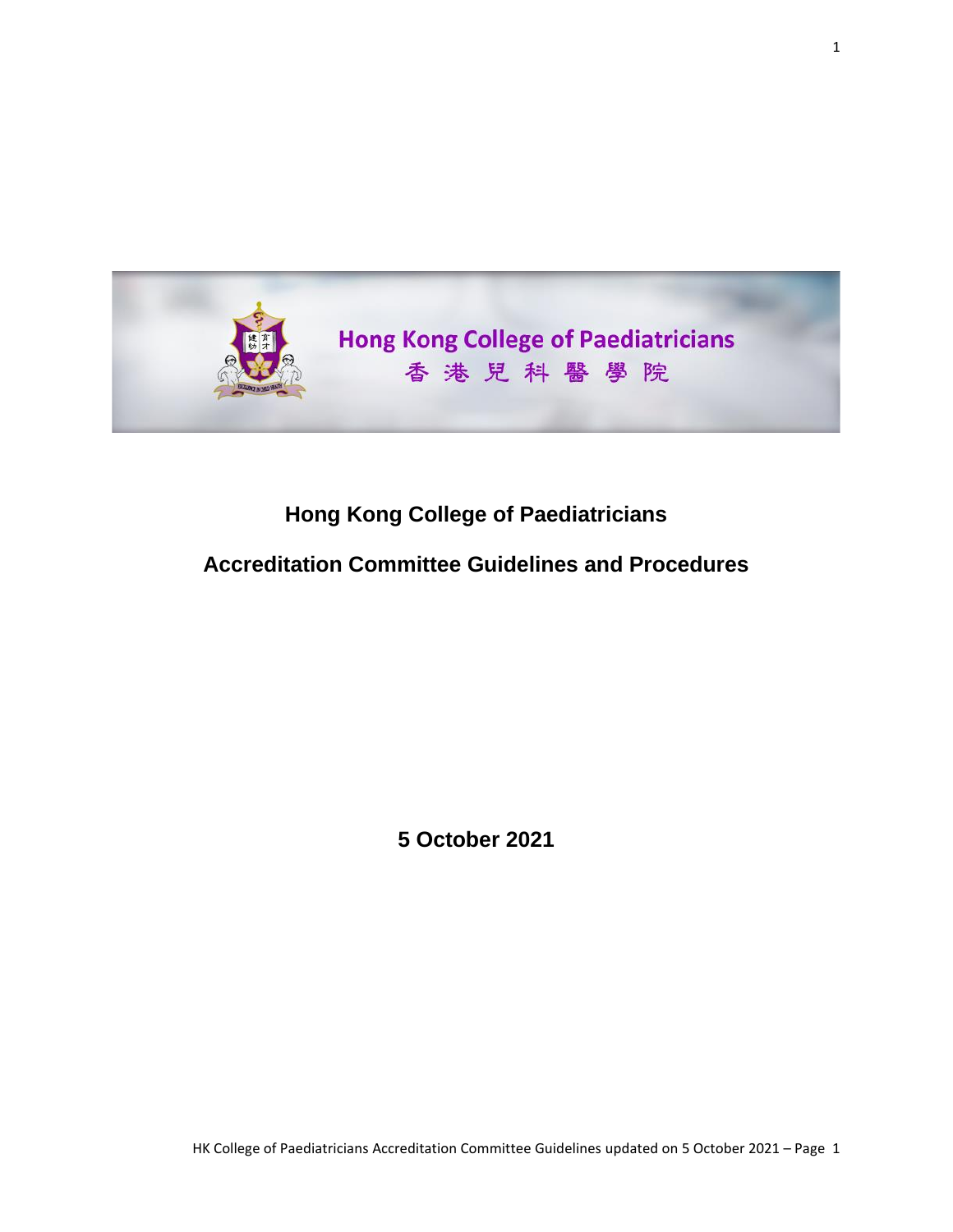### **PREFACE**

The guidelines are modified from the last version dated 24 February 2015.

The latest Council resolutions on training accreditation and the procedures of the Accreditation Committee had been added. It has been endorsed by the College Council and by the Academy Education Committee on 27 July 2021 and 5 October 2021 respectively.

### **ACCREDITATION COMMITTEE 2021**

| Chairman      | Dr WU Shun Ping              |
|---------------|------------------------------|
| Hon Secretary | Dr KWAN Yat Wah Mike         |
| Member        | Prof CHAN Chi Fung           |
| Member        | Dr CHAN Chi Man Victor       |
| Member        | Dr CHAN Tsz Wang Louis       |
| Member        | Dr CHENG Chun Fai            |
| Member        | Prof Lam Hugh Simon Hung San |
| Member        | Dr LEUNG Chik Wa             |
| Member        | Dr LEUNG Ping                |
| Member        | Prof LI Chi Kong             |
| Member        | Dr TSAO Yen Chow             |
| Member        | Dr TSE Wing Yee              |

#### **WORKING GROUP ON GUIDELINES REVISION**

Prof CHAN Chi Fung Dr CHAN Chi Man Victor Dr KWAN Yat Wah Mike Prof Lam Hugh Simon Hung San Dr WU Shun Ping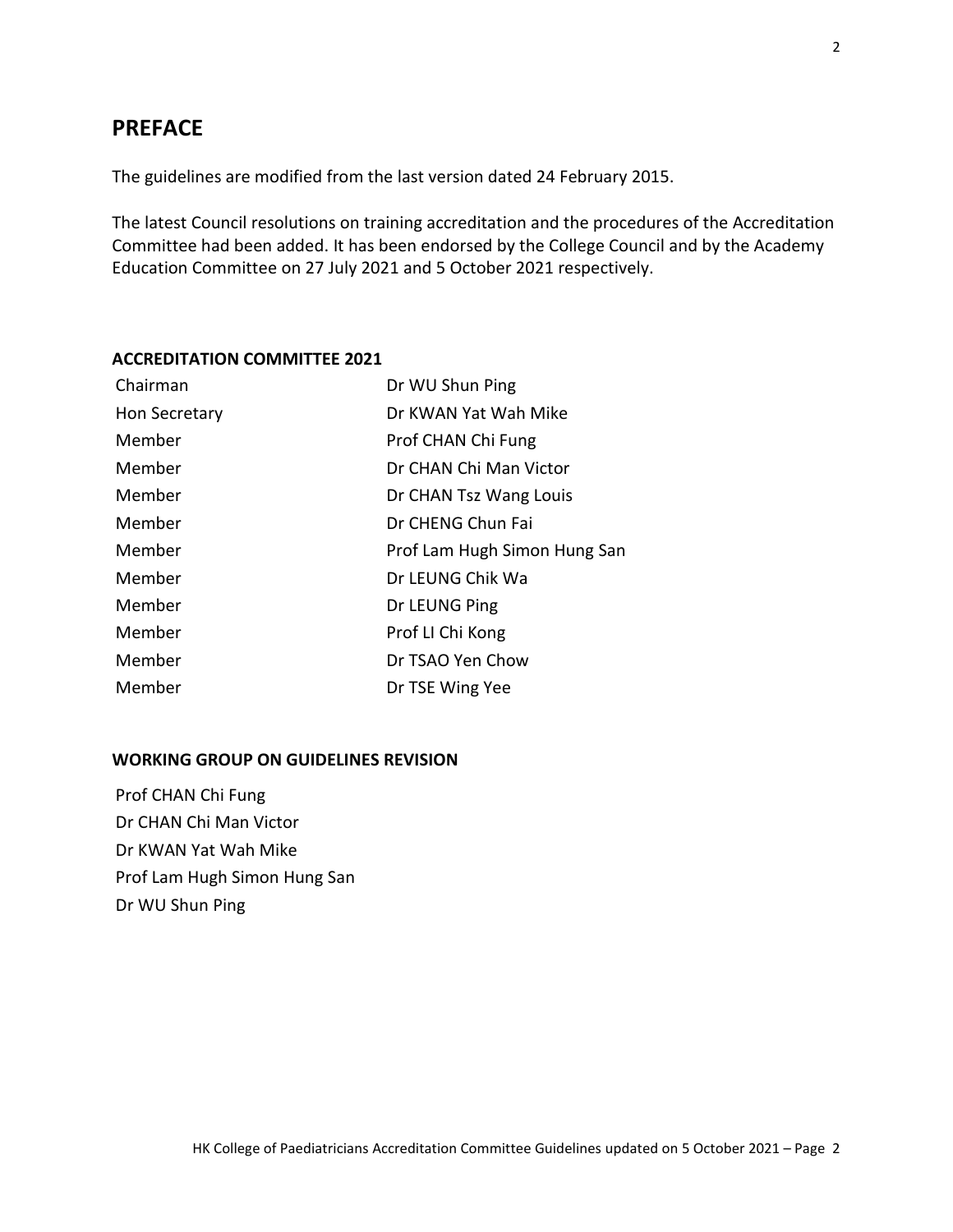## **TABLE OF CONTENT**

| Section        | <b>Topic</b>                                                                                     | Page           |
|----------------|--------------------------------------------------------------------------------------------------|----------------|
| $\mathbf{1}$   | <b>Scope of Duty (Terms of Reference)</b>                                                        | 4              |
| $\overline{2}$ | <b>Terminology</b>                                                                               | $\overline{4}$ |
| $\overline{3}$ | <b>Training and Membership of the College</b>                                                    | $4 - 5$        |
| 4              | <b>Structure of Paediatric Training Programme</b>                                                | $5 - 6$        |
| 5              | <b>Basic Training</b>                                                                            | $6 - 8$        |
| 6              | <b>Higher Training</b>                                                                           | $8 - 9$        |
| $\overline{7}$ | <b>Accreditation of Local Paediatrics Training Institutions</b>                                  | $9 - 14$       |
| 8              | <b>Training at Overseas Institutions</b>                                                         | $14 - 16$      |
| 9              | Training in Child-Health related specialties at a local<br>non-paediatric training institution.  | $16 - 17$      |
| 10             | <b>Accreditation of Trainers in General Paediatrics at Local</b><br><b>Training Institutions</b> | $18 - 19$      |
| 11             | <b>Application for Retrospective Accreditation of Training</b><br>in General Paediatrics         | $19 - 20$      |
| 12             | <b>Application for Training Interruption</b>                                                     | $20 - 21$      |
| 13             | <b>Appendix - Recognized overseas higher qualifications</b>                                      | 21             |
| 14             | <b>Appendix - Paediatric Specialty Training Framework</b>                                        | 22             |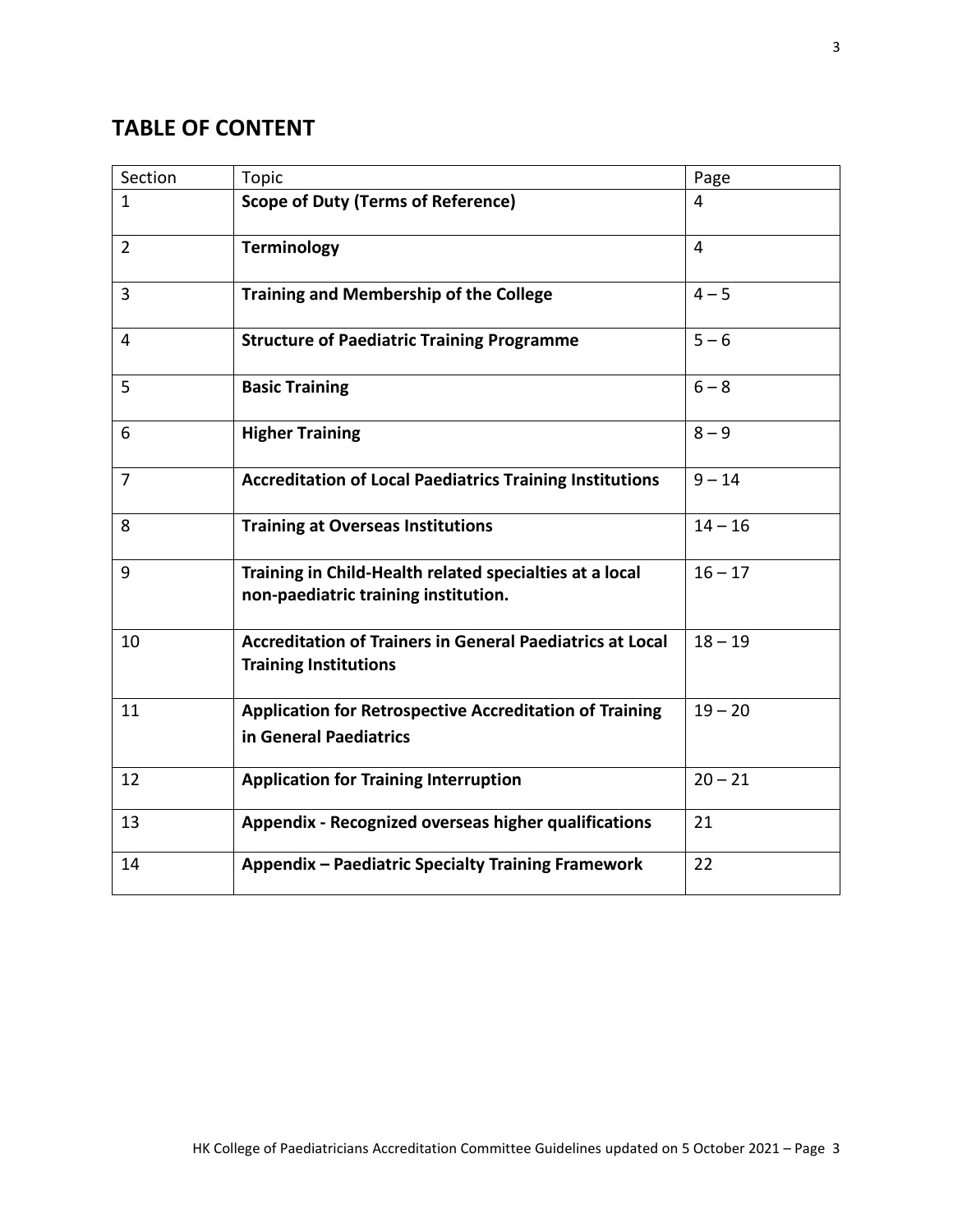|      | <b>Content</b>                                                                                                                                                                                                                                                                                                                                                                                                                                                                                                                                                                                                                                                                                                                                                       |
|------|----------------------------------------------------------------------------------------------------------------------------------------------------------------------------------------------------------------------------------------------------------------------------------------------------------------------------------------------------------------------------------------------------------------------------------------------------------------------------------------------------------------------------------------------------------------------------------------------------------------------------------------------------------------------------------------------------------------------------------------------------------------------|
| 1.   | <b>Scope of Duty (Terms of reference)</b>                                                                                                                                                                                                                                                                                                                                                                                                                                                                                                                                                                                                                                                                                                                            |
| 1.1  | The Accreditation Committee is responsible for the accreditation and supervision of<br>Basic and Higher Paediatric Training in Hong Kong. Its functions shall be that of<br>assessing the suitability of the various units for training purpose and to advise the<br>Council on the training in paediatrics and the development of paediatric<br>subspecialties. The duty of the Accreditation Committee includes policy advisory role<br>to the College Council and, at the instruction of the College Council, the accreditation<br>of training institutions, training programmes, trainers, trainees and the evaluation of<br>training experience of overseas doctors applying for Specialist Registration in<br>Paediatrics of the Medical Council of Hong Kong. |
| 2.   | <b>Terminology</b>                                                                                                                                                                                                                                                                                                                                                                                                                                                                                                                                                                                                                                                                                                                                                   |
| 2.1. | A TRAINING INSTITUTION refers to a single establishment in training (e.g. a paediatric<br>department within a hospital) or a group of establishments that provide a coherent<br>training programme out of their special work arrangement or liaison (e.g. Child<br>Assessment Service, Department of Health). An institution may be accredited for<br>training in general paediatrics and/or one or more of the paediatric subspecialties.<br>Institutions would be assessed individually or in cluster for suitability for basic and<br>higher training and the duration of each level of training recognized will depend on<br>the outcome of the assessment by an accreditation team of fellows appointed by the<br>College.                                      |
| 2.2. | A TRAINING TEAM is the fundamental unit within an institution that provides training<br>to trainees. It should be staffed with one or more full time College accredited<br>trainers.                                                                                                                                                                                                                                                                                                                                                                                                                                                                                                                                                                                 |
| 2.3. | A MODULE or TRAINING PERIOD is a defined period, usually of 3 to 6 months<br>duration, as designated by the College to achieve a specified training goal.                                                                                                                                                                                                                                                                                                                                                                                                                                                                                                                                                                                                            |
| 3.   | <b>Training and Membership of the College</b>                                                                                                                                                                                                                                                                                                                                                                                                                                                                                                                                                                                                                                                                                                                        |
| 3.1. | All Basic Trainees must be Associate Members of the College who have duly paid<br>their subscriptions to the College.                                                                                                                                                                                                                                                                                                                                                                                                                                                                                                                                                                                                                                                |
| 3.2. | A trainee should apply with College for Associate Membership to start the basic<br>training within 6 months in Hong Kong through the recommendation of the Chief of                                                                                                                                                                                                                                                                                                                                                                                                                                                                                                                                                                                                  |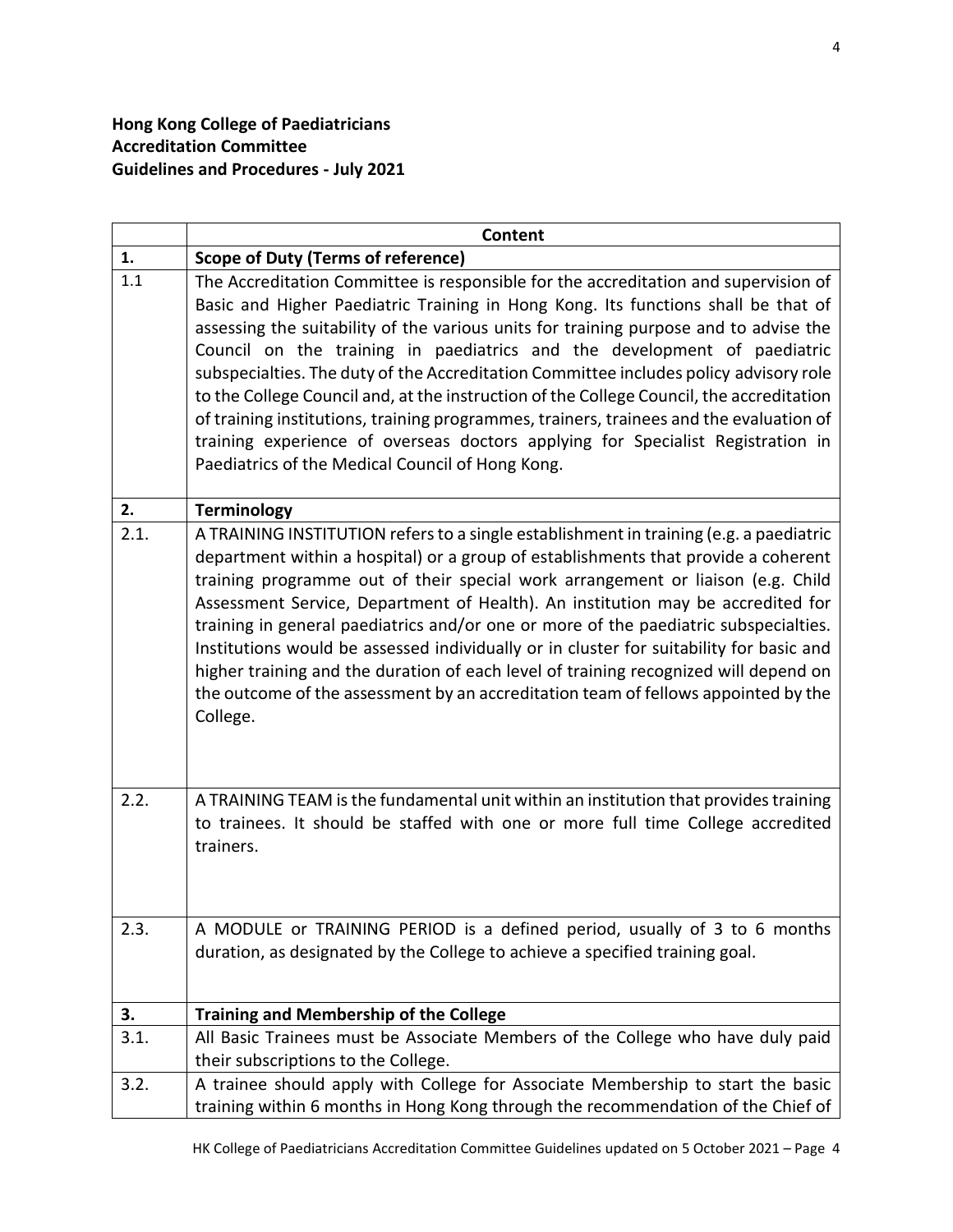Service or Department Head of the training institution. The College will only recognize basic paediatric training undertaken in local institutions up to 6 months before commencement of Associate Membership. If a trainee fails to apply for Associate Membership in time, any training undertaken more than 6 months before will not be accepted unless being accredited retrospectively according to the procedure specified in section 11 ("Application for Retrospective Accreditation of Training in Paediatrics"). 3.3.  $\parallel$  All Higher Trainees must be Members of the College who have duly paid their subscriptions to the College. 3.4.  $\vert$  A trainee should apply with the College for Membership to start the higher training within 6 months of the completion of Basic training through the recommendation of the Chief of Service or Department Head of the training institution. The College will only recognize higher paediatric raining undertaken in local institutions up to 6 months before commencement of Membership. If a trainee fails to apply for elevation to Membership in time, any training undertaken more than 6 months before will not be accepted unless being accredited retrospectively according to the procedure specified in section 11 ("Application for Retrospective Accreditation of Training in Paediatrics"). 3.5.  $\Box$  A trainee has to pass the intermediate examination of the College or its equivalent (see Appendix 1) in addition to completing Basic Training requirements before starting Higher Training. 3.6. Same Sasic trainees sitting for the intermediate examination and Higher trainees sitting for the Exit Assessment must continue to remain in the training programme and be paid up Associate Member/Members of our College. **4. Structure of Paediatric Training Programme** 4.1.  $\parallel$  A trainee has to complete at least three years of full-time Basic Training and equivalent of at least three years full-time Higher Training (see section 4.3 for parttime training in Higher training) before becoming eligible for the fellowship of the College. In compliance with the regulations of the College, the Accreditation Committee will be responsible for the accreditation of these two levels of training. 4.2.  $\Box$  There should be no interruption within or between the Basic and Higher training periods unless approval has been granted by the Accreditation Committee (see "Training Interruption") 4.3. Part-time training is permissible only during Higher Training for trainees who are under part-time employment at a Training Institution. A trainee is eligible to apply for recognition of part-time training after completing the 1-year compulsory full time training in acute General Paediatrics at an institution with emergency hospital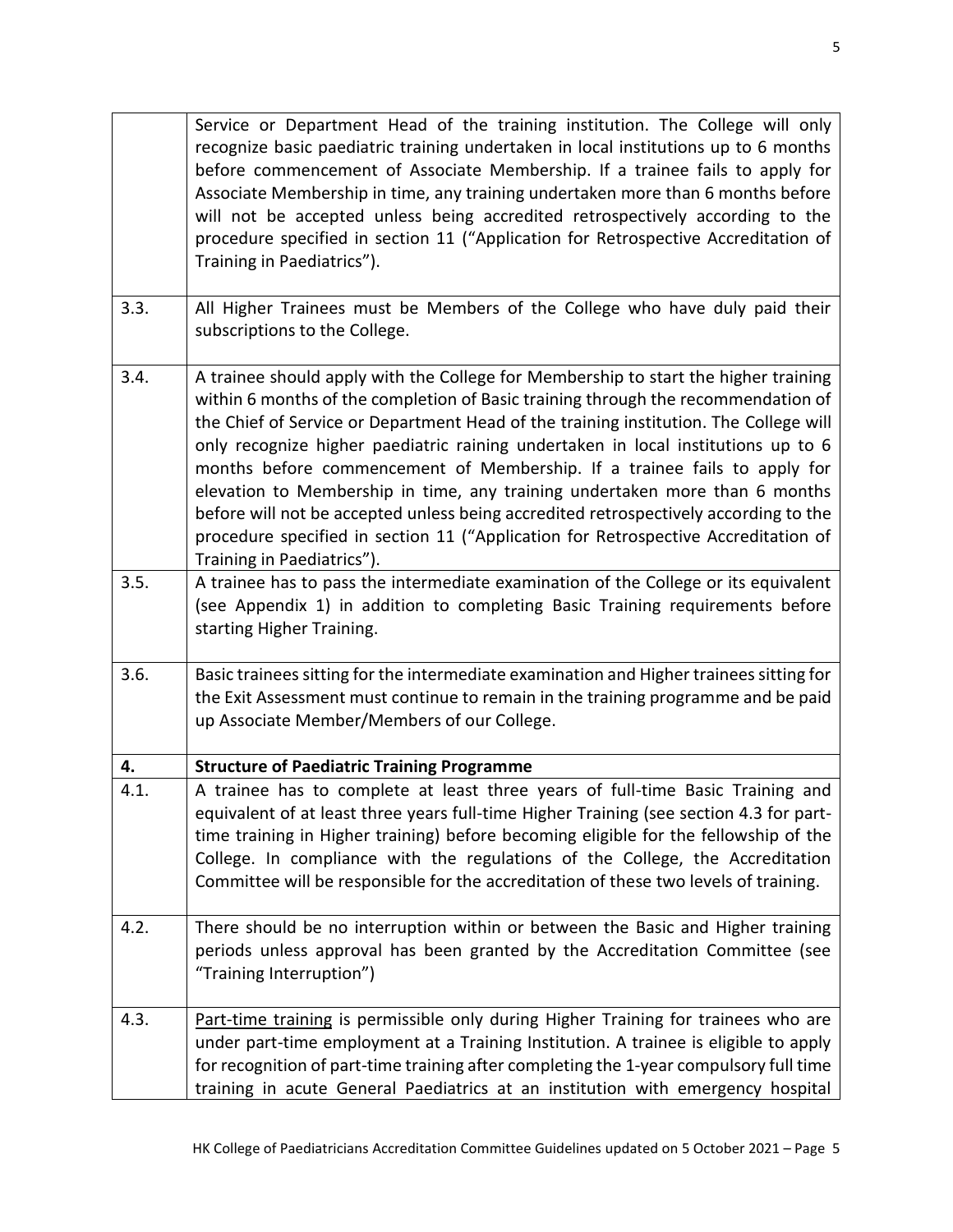|        | admissions across different age ranges and disease categories. The trainee should be<br>employed at a Training Institution at least 50% of a full-time employment. The<br>trainee should have at least one out-patient clinic session per week and 2 overnight<br>calls per month and or having a shift work arrangement if the part-time training takes<br>place at a hospital-based training institution. Training of a part-time trainee is<br>counted at 50% of the duration of part-time training even if a trainee is employed to<br>work for more than 50% of a full-time employment. The trainee has to fulfil the<br>equivalent of three-year higher training requirement before sitting for the Exit<br>Assessment. |
|--------|-------------------------------------------------------------------------------------------------------------------------------------------------------------------------------------------------------------------------------------------------------------------------------------------------------------------------------------------------------------------------------------------------------------------------------------------------------------------------------------------------------------------------------------------------------------------------------------------------------------------------------------------------------------------------------------------------------------------------------|
| 5.     | <b>Basic Training</b>                                                                                                                                                                                                                                                                                                                                                                                                                                                                                                                                                                                                                                                                                                         |
| 5.1.   | Basic Training constitutes the first three years of Paediatric Training. The training<br>programme includes:                                                                                                                                                                                                                                                                                                                                                                                                                                                                                                                                                                                                                  |
| 5.1.1. | A 2-year core programme (see section 5.2)                                                                                                                                                                                                                                                                                                                                                                                                                                                                                                                                                                                                                                                                                     |
| 5.1.2. | A 6-months training in Community Paediatrics at Maternal and Child Health Centres<br>and Child Assessment Service. (see section 5.3)                                                                                                                                                                                                                                                                                                                                                                                                                                                                                                                                                                                          |
| 5.1.3. | A 6-month flexible programme (see section 5.4)                                                                                                                                                                                                                                                                                                                                                                                                                                                                                                                                                                                                                                                                                |
| 5.2.   | The 2-year core programme is made up of two parts, namely:                                                                                                                                                                                                                                                                                                                                                                                                                                                                                                                                                                                                                                                                    |
| 5.2.1. | 18 months of General Paediatrics Training, of which at least one year should be in<br>acute General Paediatrics with emergency hospital admissions of children not<br>restricted to any age group or subspecialty.                                                                                                                                                                                                                                                                                                                                                                                                                                                                                                            |
| 5.2.2. | 6 months of Neonatology training. Specialised neonatal units designated by the<br>College will not be counted towards the mandatory 6-month general neonatology<br>training, but will count towards the 12-month neonatology limit for Basic Training.                                                                                                                                                                                                                                                                                                                                                                                                                                                                        |
| 5.2.3. | In Institutions with wards segregated by age, a trainee should go through training at<br>these wards in an even manner.                                                                                                                                                                                                                                                                                                                                                                                                                                                                                                                                                                                                       |
| 5.3.   | The 6-month Community Paediatric Training                                                                                                                                                                                                                                                                                                                                                                                                                                                                                                                                                                                                                                                                                     |
| 5.3.1. | This should include 3 months of training at a Maternal and Child Health Centre and<br>3 months at a Child Assessment Centre.                                                                                                                                                                                                                                                                                                                                                                                                                                                                                                                                                                                                  |
| 5.3.2. | When Community Paediatric Training cannot be arranged during Basic Training in<br>exceptional situations, the training can be deferred to the Higher Training period. In<br>this case the Community Paediatric Training will be counted as General Paediatric<br>Training in Higher Training. It will not be regarded as elective training stipulated in<br>sections 6.3.2 and 6.3.3.                                                                                                                                                                                                                                                                                                                                         |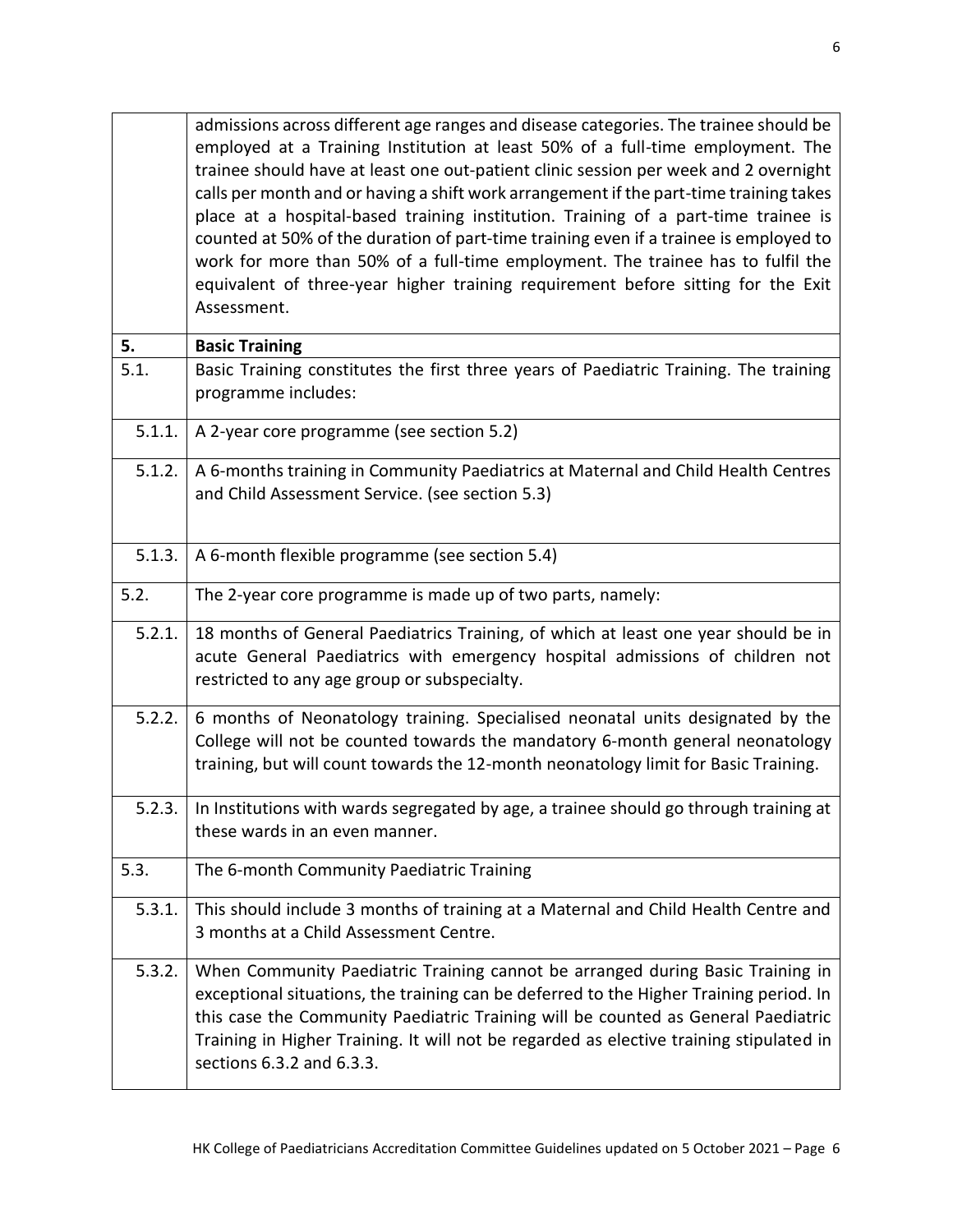| 5.4.   | The 6-month flexible programme (introduced since 1 July 2003)                                                                                                                                                                                                                                                                                                                                                                  |
|--------|--------------------------------------------------------------------------------------------------------------------------------------------------------------------------------------------------------------------------------------------------------------------------------------------------------------------------------------------------------------------------------------------------------------------------------|
| 5.4.1. | The flexible programme can be carried out in General Paediatrics or in a number of<br>subspecialties (including Neonatology), but not at the Maternal and Child Health<br>Centres or the Child Assessment Service                                                                                                                                                                                                              |
| 5.4.2. | Upon the recommendation of the Department Training Supervisor, a Basic Trainee<br>can spend no more than 6 months in one or more of the child-health related non-<br>paediatric specialties (e.g. Paediatric Surgery, Emergency Medicine, Child Psychiatry<br>etc.). This is subject to the approval by the College Council. Prospective application<br>for prior approval should be submitted to the Accreditation Committee. |
| 5.5.   | A Basic Trainee should not spend more than 12 months in Neonatology.                                                                                                                                                                                                                                                                                                                                                           |
| 5.6.   | A Basic Trainee should only spend preferably 3 months and definitely not more than<br>6 months in subspecialties other than Neonatology.                                                                                                                                                                                                                                                                                       |
| 5.7.   | All Basic Trainees should also complete the following training before they can apply<br>for Membership of the College.                                                                                                                                                                                                                                                                                                         |
| 5.7.1. | Paediatric Advanced Life Support (PALS) Course or its equivalent (Effective from 1<br>(Please<br>July<br>$2005$ ).<br>see<br>http://www.paediatrician.org.hk/index.php?option=com_content&view=article&id<br>=42&Itemid=42)                                                                                                                                                                                                    |
| 5.7.2. | Neonatal Resuscitation Programme organized by the College or its equivalent<br>$2013$ ).<br>(Effective<br>from<br>$\mathbf{1}$<br>July<br>(Please<br>see<br>http://www.paediatrician.org.hk/index.php?option=com content&view=article&id<br>$= 135$ &Itemid=114)                                                                                                                                                               |
| 5.7.3. | Enhancing Sedation Safety in Children having Diagnostic and Therapeutic Procedures<br>jointly organized by the Hospital Authority and the Hong Kong College of<br>Anaesthesiologists or its equivalent (Effective from 1 July 2015). (Please see<br>http://www.paediatrician.org.hk/index.php?option=com content&view=article&id<br>=349&Itemid=128                                                                            |
| 5.8.   | All trainees should complete the following training before they can apply for<br>fellowship. This training is preferably completed during Basic Training period:                                                                                                                                                                                                                                                               |
| 5.8.1. | Child Protection Course organized by the College (Effective from 1 July 2009). (Please<br>see<br>http://www.paediatrician.org.hk/index.php?option=com_content&view=article&id<br>=41&Itemid=41)                                                                                                                                                                                                                                |
| 5.9.   | Supervision by trainer                                                                                                                                                                                                                                                                                                                                                                                                         |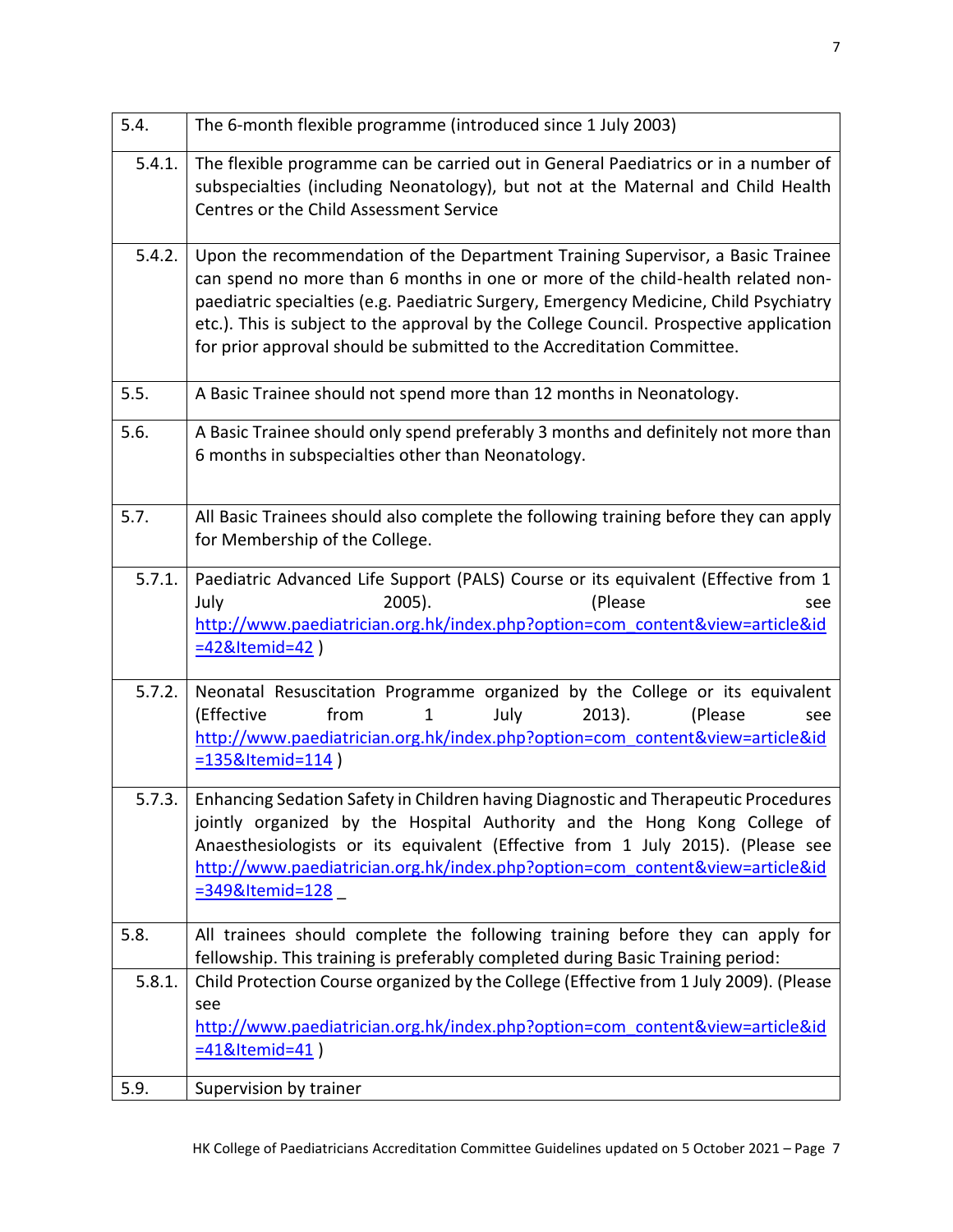| 5.9.1.  | During Basic Training a trainee should be continuously under the supervision of<br>trainers.                                                                                                                                                                                                                                                                                                                                           |
|---------|----------------------------------------------------------------------------------------------------------------------------------------------------------------------------------------------------------------------------------------------------------------------------------------------------------------------------------------------------------------------------------------------------------------------------------------|
| 5.9.2.  | Throughout the three years of basic training (including the 6-month flexible<br>programme) a basic trainee is not allowed to be supervised by the same trainer for<br>more than 12 months.                                                                                                                                                                                                                                             |
| 5.10.   | Basic Training in Overseas Institution                                                                                                                                                                                                                                                                                                                                                                                                 |
| 5.10.1. | A trainee who wishes to undertake part of the basic training overseas should comply<br>with the requirements listed in Section 8 ("Training at Overseas Institutions")                                                                                                                                                                                                                                                                 |
| 6.      | <b>Higher Training</b>                                                                                                                                                                                                                                                                                                                                                                                                                 |
| 6.1.    | A trainee can commence Higher training after he has passed the Intermediate<br>Examination of the College or its equivalent and also completed three years of Basic<br>Training with satisfactory performance                                                                                                                                                                                                                          |
| 6.2.    | The duration of Higher Training should be a minimum of three years. General<br>Paediatrics would be the foundation for the training. The time spent in any<br>subspecialty training (including neonatology) should be limited to a maximum of 12<br>months within the three-year period. One year of overlap between Higher and<br>Subspecialty training is allowed (the Overlap Year).                                                |
| 6.3     | Higher Trainees are required to complete the following training programme<br>(effective from 1 July 2001):                                                                                                                                                                                                                                                                                                                             |
| 6.3.1.  | At least 2 years of hospital-based Paediatrics Training, of which at least one year<br>should be in acute General Paediatrics with emergency hospital admissions of<br>children not restricted to any age group or subspecialty. During this period of training<br>a trainee should have at least 4 night-call duties per month and at least 2 out-patient<br>clinics per week, except if the trainee is trained under a shift system. |
| 6.3.2.  | At least 6 months of clinical training at another local or overseas training institution<br>(hospital-based or otherwise). A trainee may elect to receive these six months of<br>training at a child health related specialty (e.g. child psychiatry, emergency<br>medicine). Prospective approval by the Accreditation Committee is required.                                                                                         |
| 6.3.3.  | Paediatric Palliative Care Course conducted by College or its equivalent (for trainees<br>starting training on or after 1 July 2020)                                                                                                                                                                                                                                                                                                   |
| 6.3.4.  | A trainee may elect to conduct full time medical research training leading to a child<br>health related master or doctorate degree or other defined outcomes of equivalent                                                                                                                                                                                                                                                             |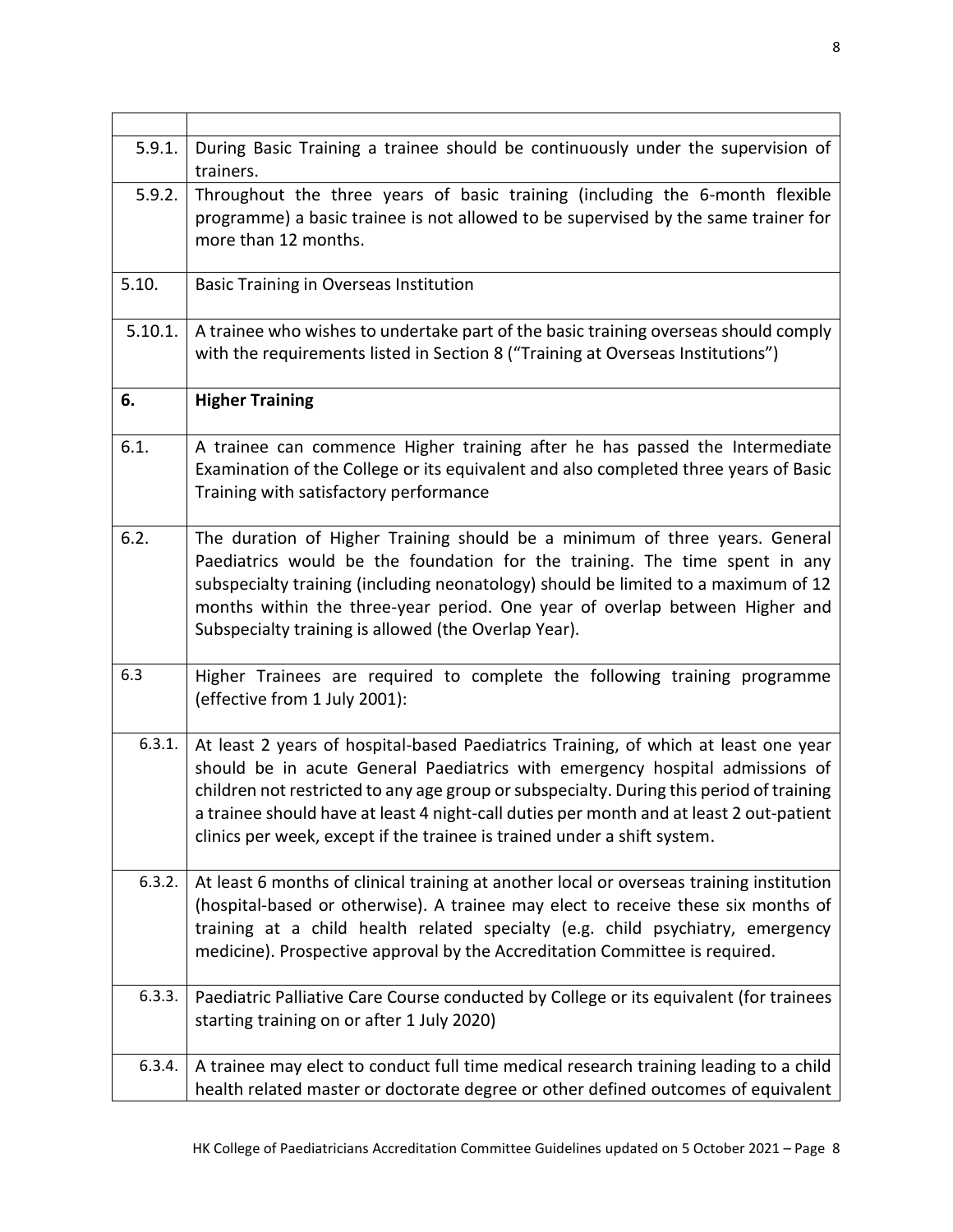|        | level. It can be accredited up to a period of 6 months toward the 12-month paediatric<br>subspecialty training in the $3$ – year higher training programme. Prior approval from<br>the College is required.                                                                                                   |
|--------|---------------------------------------------------------------------------------------------------------------------------------------------------------------------------------------------------------------------------------------------------------------------------------------------------------------|
| 6.4.   | After the implementation of mandatory Community Paediatric Training in Basic<br>Training after 1 July 2003 (section 5.3), any further training at Maternal and Child<br>Health Centres or Child Assessment Service during Higher Training is subject to the<br>prior approval of the Accreditation Committee. |
| 6.5.   | During Higher Training an institution must provide the Higher Trainee with sufficient<br>experience and increasing responsibility in the following areas:                                                                                                                                                     |
| 6.5.1. | Clinical service                                                                                                                                                                                                                                                                                              |
| 6.5.2. | Supervision of junior doctors                                                                                                                                                                                                                                                                                 |
| 6.5.3. | Teaching                                                                                                                                                                                                                                                                                                      |
| 6.5.4. | Administration                                                                                                                                                                                                                                                                                                |
| 6.5.5. | Academic and scientific activities                                                                                                                                                                                                                                                                            |
| 6.5.6. | Research                                                                                                                                                                                                                                                                                                      |
| 6.6.   | Supervision by trainer                                                                                                                                                                                                                                                                                        |
| 6.6.1. | During Higher Training a trainee should be continuously under the supervision of<br>trainers.                                                                                                                                                                                                                 |
| 6.6.2. | Throughout the three years of Higher training a Higher Trainee is not allowed to be<br>supervised by the same trainer for more than 12 months.                                                                                                                                                                |
| 6.7.   | <b>Higher Training in Overseas Institution</b>                                                                                                                                                                                                                                                                |
| 6.7.1. | A trainee who wishes to undertake part of the Higher training overseas should<br>comply with the requirements listed in Section 8 ("Training at Overseas Institutions")                                                                                                                                       |
|        |                                                                                                                                                                                                                                                                                                               |
| 7.     | <b>Accreditation of Local Paediatrics Training Institutions</b>                                                                                                                                                                                                                                               |
| 7.1.   | Local Paediatrics Training Institutions can be categorized as follows:                                                                                                                                                                                                                                        |
| 7.1.1. | Hospitals providing hospital-based training                                                                                                                                                                                                                                                                   |
| 7.1.2. | Maternal and Child Health Centres of Department of Health providing Community<br><b>Paediatrics Training</b>                                                                                                                                                                                                  |
| 7.1.3. | Child Assessment Centres of Department of Health and Hospital Authority providing<br><b>Community Paediatrics Training</b>                                                                                                                                                                                    |
| 7.1.4. | Clinical Genetic Service of Department of Health and Hospital Authority providing<br>elective training                                                                                                                                                                                                        |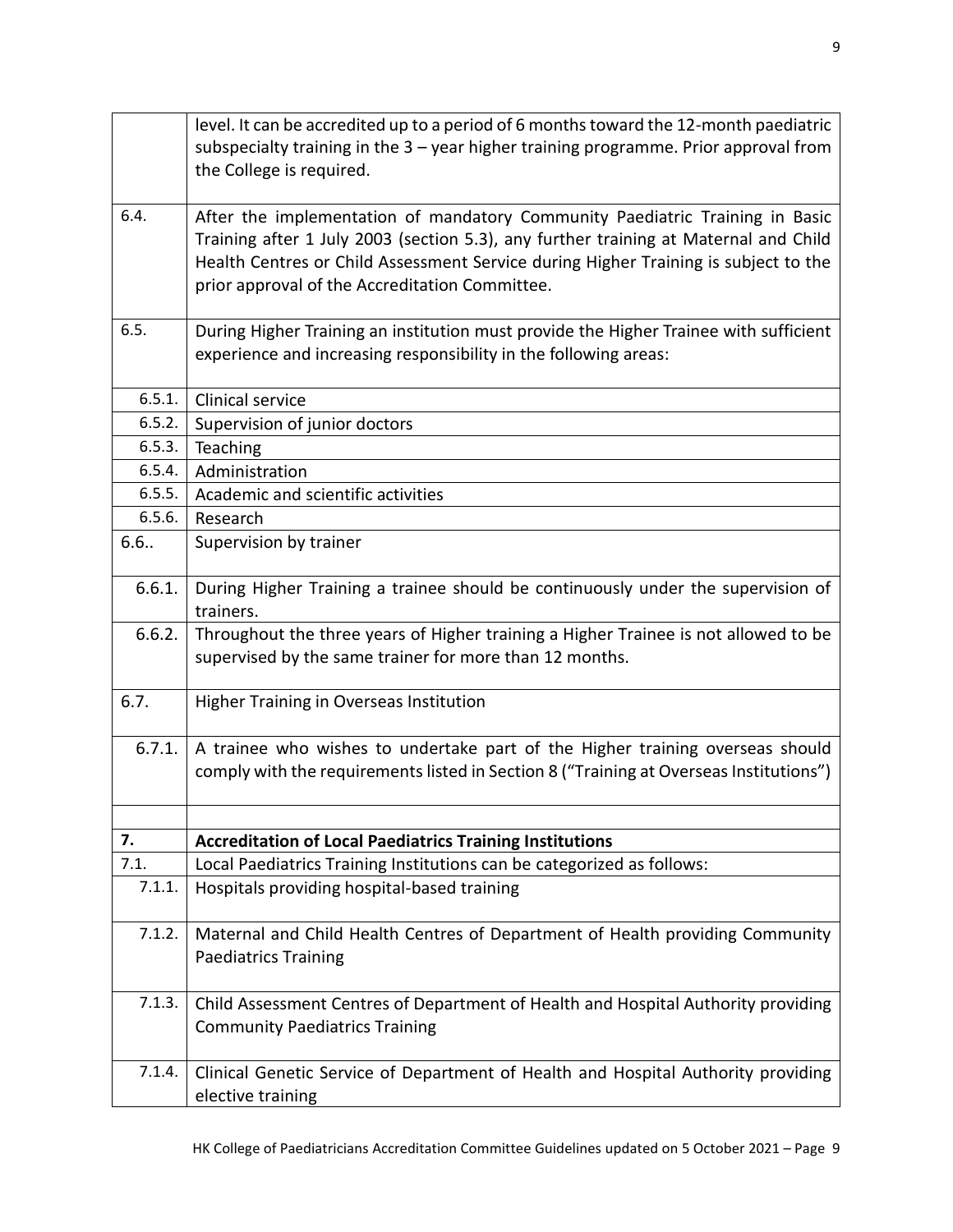| 7.2.     | The facilities provided for training in an institution should follow the guidelines of the<br>Hong Kong Academy of Medicine                                                                                                                                                                                                                                                                                                 |
|----------|-----------------------------------------------------------------------------------------------------------------------------------------------------------------------------------------------------------------------------------------------------------------------------------------------------------------------------------------------------------------------------------------------------------------------------|
| 7.3.     | All institutions must provide a regular education programme for trainees in the form<br>of teaching, case discussions, case conferences and journal clubs.                                                                                                                                                                                                                                                                  |
| 7.4.     | All institutions must carry out regular audits of clinical activities.                                                                                                                                                                                                                                                                                                                                                      |
| 7.5.     | All institutions must provide the trainees with sufficient clinical experience and<br>responsibility to impart knowledge and skills that are commensurate with the level<br>of training of the trainee as laid down by the Education Committee                                                                                                                                                                              |
| 7.6.     | Requirements of a hospital as a training institution                                                                                                                                                                                                                                                                                                                                                                        |
| 7.6.1.   | The Training Institution should have a minimum of 4 trainers.                                                                                                                                                                                                                                                                                                                                                               |
| 7.6.2.   | An institution should keep proper documentation of the clinical and other relevant<br>training activities of the trainee (e.g. on call duty list, out-patient clinic roster, records<br>of supervisory or administrative work, teaching, academic and scientific activities and<br>research).                                                                                                                               |
| 7.6.3.   | An institution providing subspecialty training for the purpose of General Paediatrics<br>Training (e.g. PICU, Cardiology, Haematology - Oncology) should have sufficient<br>expertise in these subspecialties recognized for training purpose. It should provide<br>enough trainers, facilities and equipment, caseload, case mix and research<br>opportunities.                                                            |
| 7.6.4.   | The Training Teams within a hospital can be separated into three categories with<br>different accreditation requirements. They are listed in sections 7.6.5. to 7.6.7.                                                                                                                                                                                                                                                      |
| 7.6.5.   | General Paediatrics Training Team (including Subspecialty Teams for the purpose of<br>General Training, and Training Teams in age-segregated wards)                                                                                                                                                                                                                                                                         |
| 7.6.5.1. | Each General Paediatrics Training Team should look after a minimum average of 10<br>patients per day and not more than 30 patients per day. There should be adequate<br>ambulatory paediatric service within the training institution to provide additional<br>exposure.                                                                                                                                                    |
| 7.6.5.2. | Extended scope of Hospital Activities Accreditable for College Training in Paediatrics<br>should include (a) care of patients referred for acute paediatric problem but not<br>admitted into hospital. (b) follow up session as day patients, (c) conventional<br>procedures which used to be carried out as inpatient but could now be performed in<br>the day centre, and (d) others to be defined in the course of time. |
| 7.6.6.   | <b>Neonatology Training Team</b>                                                                                                                                                                                                                                                                                                                                                                                            |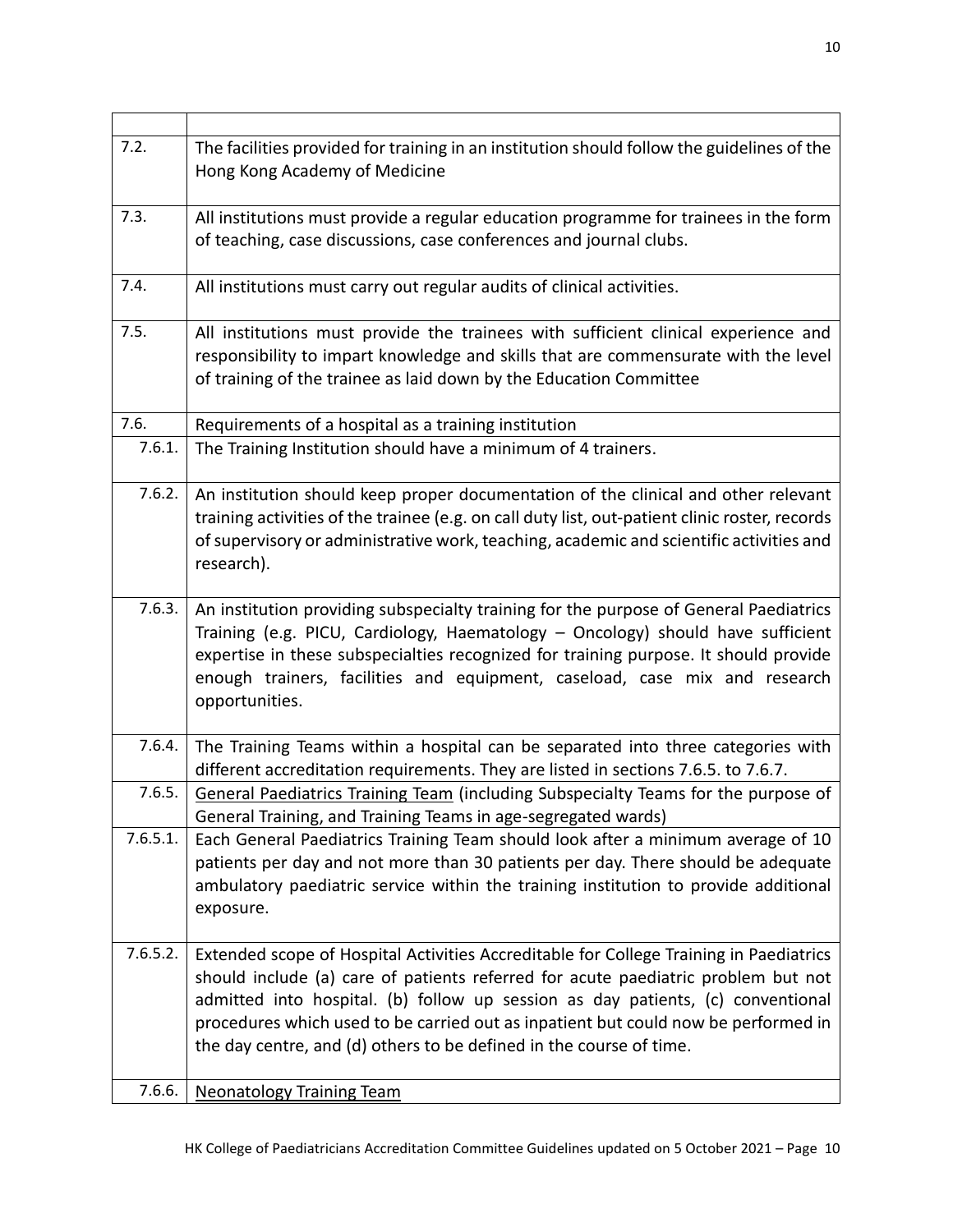| 7.6.6.1. | A training institution providing neonatology training should have at least one full<br>neonatology training team. For each Neonatology Training Team the Training<br>Institution should have a minimum delivery rate of 1400 per annum within the<br>obstetrical unit. An Institution can be accredited for one or more training teams in<br>neonatology depending on the annual delivery statistics. |
|----------|-------------------------------------------------------------------------------------------------------------------------------------------------------------------------------------------------------------------------------------------------------------------------------------------------------------------------------------------------------------------------------------------------------|
| 7.6.6.2. | If the annual delivery statistics falls short of the requirement of 1400 deliveries per                                                                                                                                                                                                                                                                                                               |
|          | additional accredited Neonatology Training Team, the deficiency of deliveries can be                                                                                                                                                                                                                                                                                                                  |
|          | adjusted by adding an adjustment calculated by the average number of patients per                                                                                                                                                                                                                                                                                                                     |
|          | day exceeding 90% of the scheduled NICU beds in that institution multiplied by 280.                                                                                                                                                                                                                                                                                                                   |
|          | The number of trainees a team can accommodate will be reduced proportionally if                                                                                                                                                                                                                                                                                                                       |
|          | the sum of the deliveries and adjustment figure does not reach 1400, rounded down                                                                                                                                                                                                                                                                                                                     |
|          | to the next integer.                                                                                                                                                                                                                                                                                                                                                                                  |
| 7.6.7.   | Paediatric Intensive Care Training Team                                                                                                                                                                                                                                                                                                                                                               |
| 7.6.7.1. | For each Paediatric Intensive Care Training Team for the purpose of Basic and Higher                                                                                                                                                                                                                                                                                                                  |
|          | General Paediatric Training it should have at least 4 patients per day in the Hospital                                                                                                                                                                                                                                                                                                                |
|          | Authority designated PICU beds.                                                                                                                                                                                                                                                                                                                                                                       |
|          |                                                                                                                                                                                                                                                                                                                                                                                                       |
| 7.7.     | Requirement of Maternal and Child Health Centres of Department of Health                                                                                                                                                                                                                                                                                                                              |
|          | providing Community Paediatrics Training                                                                                                                                                                                                                                                                                                                                                              |
| 7.7.1.   |                                                                                                                                                                                                                                                                                                                                                                                                       |
|          | Maternal and Child health Centres providing Community Paediatrics Training (i.e.<br>Family Health Service of Department of Health) should be accredited according to                                                                                                                                                                                                                                  |
|          | their ability to deliver the training targets set out by the College, supported by a                                                                                                                                                                                                                                                                                                                  |
|          | sufficient workload to ensure adequate training opportunity.                                                                                                                                                                                                                                                                                                                                          |
|          |                                                                                                                                                                                                                                                                                                                                                                                                       |
| 7.8.     | Requirement of Child Assessment Centres of Department of Health and Hospital                                                                                                                                                                                                                                                                                                                          |
|          | <b>Authority providing Community Paediatrics Training</b>                                                                                                                                                                                                                                                                                                                                             |
|          |                                                                                                                                                                                                                                                                                                                                                                                                       |
| 7.8.1.   | Child Assessment Centres providing Community Paediatrics Training (i.e. Child                                                                                                                                                                                                                                                                                                                         |
|          | Assessment Service of Department of Health and Duchess of Kent Child Assessment                                                                                                                                                                                                                                                                                                                       |
|          | Centre) should be accredited according to their ability to deliver the training targets                                                                                                                                                                                                                                                                                                               |
|          | set out by the College, supported by a sufficient workload to ensure adequate                                                                                                                                                                                                                                                                                                                         |
|          | training opportunity. These centres should be accredited training centres in the                                                                                                                                                                                                                                                                                                                      |
|          | subspecialty of Developmental - Behavioural Paediatrics.                                                                                                                                                                                                                                                                                                                                              |
|          |                                                                                                                                                                                                                                                                                                                                                                                                       |
| 7.9      | Requirements of Genetics training at Clinical Genetic Service of Department of Health                                                                                                                                                                                                                                                                                                                 |
|          | and Hospital Authority and other institutions providing elective training                                                                                                                                                                                                                                                                                                                             |
| 7.9      | Clinical Genetic Service of Department of Health and Hospital Authority providing                                                                                                                                                                                                                                                                                                                     |
| .1.      | elective training should be accredited according to their ability to deliver the training                                                                                                                                                                                                                                                                                                             |
|          | targets set out by the College, supported by a sufficient workload to ensure adequate                                                                                                                                                                                                                                                                                                                 |
|          | training opportunity. These centres should be accredited training centres in the                                                                                                                                                                                                                                                                                                                      |
|          |                                                                                                                                                                                                                                                                                                                                                                                                       |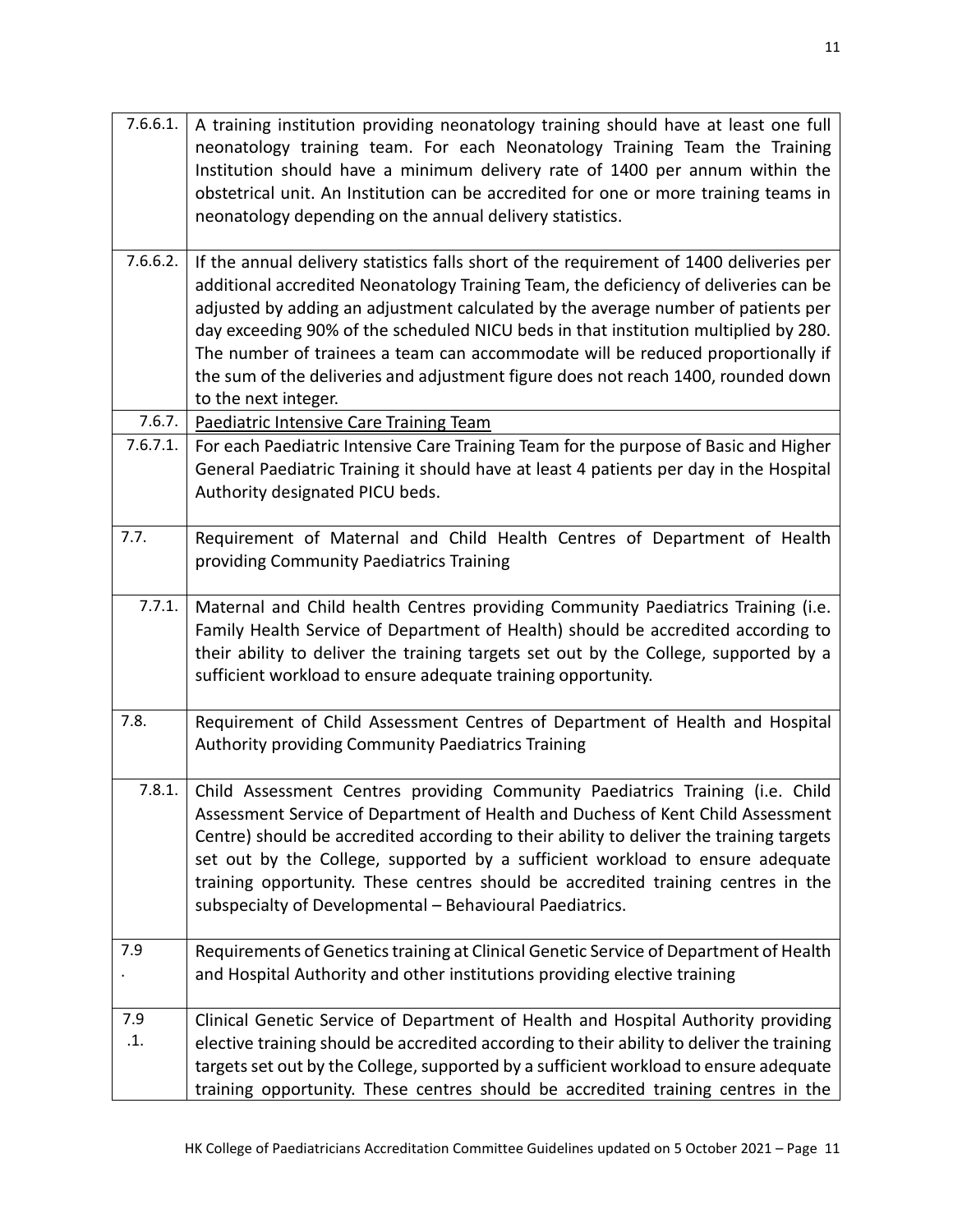|         | subspecialty of Genetics and Genomics (Paediatrics).                                                                                                                                                                                                                                                                                                                                                                                                                                                                                                                                                                                |
|---------|-------------------------------------------------------------------------------------------------------------------------------------------------------------------------------------------------------------------------------------------------------------------------------------------------------------------------------------------------------------------------------------------------------------------------------------------------------------------------------------------------------------------------------------------------------------------------------------------------------------------------------------|
| 7.10.   | Training Team to Trainee Ratio                                                                                                                                                                                                                                                                                                                                                                                                                                                                                                                                                                                                      |
| 7.10.1. | Each Training Team, staffed by one trainer or more, shall supervise the training of not<br>more than 2 basic and 1 higher trainee or 1 basic and 2 higher trainees at any one<br>time.                                                                                                                                                                                                                                                                                                                                                                                                                                              |
| 7.10.2. | Family Medicine trainees or trainees from other specialties undergoing elective<br>training in paediatrics will be counted in the training team -trainee ratio                                                                                                                                                                                                                                                                                                                                                                                                                                                                      |
| 7.10.3. | A trainee should not be supervised by the same trainer for more than 12 months<br>within the same Basic or Higher training period.                                                                                                                                                                                                                                                                                                                                                                                                                                                                                                  |
| 7.10.4. | During the Overlap Year of Higher and Subspecialty training, an accredited<br>subspecialty trainer should observe the limit imposed by the Committee for<br>Subspecialty Boards on the number of trainees. A trainer providing subspecialty<br>training cannot simultaneously supervise the training of a non-subspecialty trainee<br>unless in exceptional situation (see section 7.10.5.)                                                                                                                                                                                                                                         |
| 7.10.5. | In the exceptional circumstance of trainer shortage, a Training Institution may<br>prospectively apply for an expanded trainer status for its Subspecialty Trainers. The<br>expanded status allows the Subspecialty Trainer to simultaneously supervise one<br>General Trainee in Basic or Higher training and one Subspecialty Trainee. The<br>application for each Subspecialty trainer should be submitted to the Committee for<br>Subspecialty Boards for processing. Duration of up to one year of expanded status<br>may be approved per application for each trainer. (see section 10.9)                                     |
| 7.11.   | Procedure of Accreditation                                                                                                                                                                                                                                                                                                                                                                                                                                                                                                                                                                                                          |
| 7.11.1. | The Department Head or Chief of Service of a new institution or hospital cluster or<br>an existing institution wishing to apply for addition of new training teams for the<br>General Paediatrics training programme should apply to the College via the<br>Accreditation Committee. The application shall be accompanied with the details of<br>the Training Team structures, number of trainers, work statistics of in-patient and<br>out-patient activities, bed designation, supporting service provision, postgraduate<br>educational activities and other information that the Accreditation Committee may<br>deem necessary. |
| 7.11.2. | The Accreditation Committee will conduct regular Reaccreditation Visits to all<br>accredited Training Institutions every 5 years. Before the visit the institution will be<br>required to submit the details of the Training Team structures, number of trainers,<br>work statistics of in-patient and out-patient activities, bed designation, supporting                                                                                                                                                                                                                                                                          |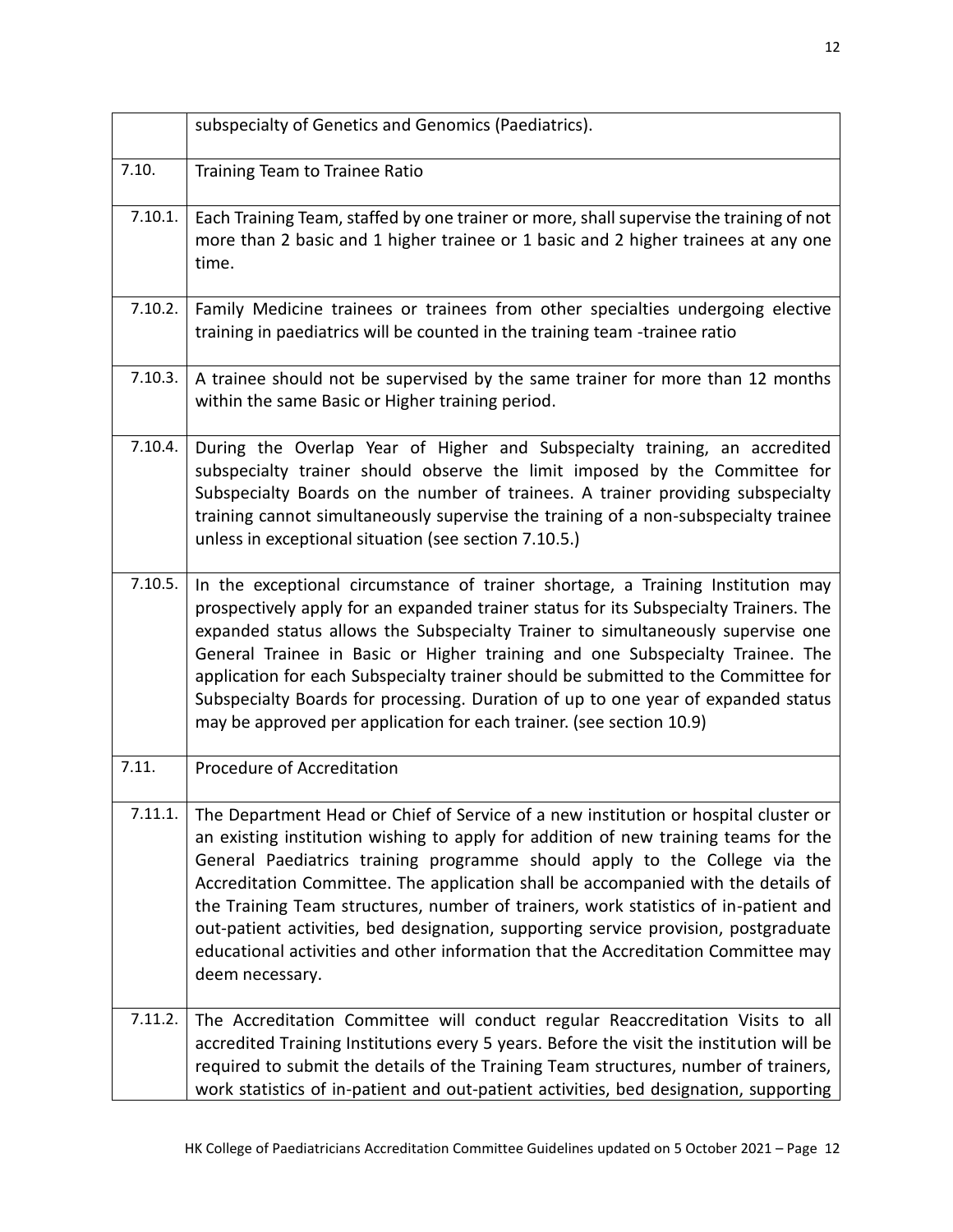|         | service provision, postgraduate educational activities and other information that the<br>Accreditation Committee may deem necessary. Any changes in clinical and<br>supporting service provided at that Institution which may affect the training<br>programme should be documented and highlighted in the application.                                                                                                                                                                                                                                                                                                                                                                                                          |
|---------|----------------------------------------------------------------------------------------------------------------------------------------------------------------------------------------------------------------------------------------------------------------------------------------------------------------------------------------------------------------------------------------------------------------------------------------------------------------------------------------------------------------------------------------------------------------------------------------------------------------------------------------------------------------------------------------------------------------------------------|
| 7.11.3. | Accreditation and Reaccreditation Visits will be conducted by a team of three<br>members appointed by the Accreditation Committee. The team shall be responsible<br>for reviewing the information provided by the Institution, arranging a site visit to<br>meet the trainers and trainees at the Institution and inspect the facilities. The Visiting<br>team shall report its findings and recommendation to the Accreditation Committee<br>for deliberation. Any significant changes to the Accreditation status of the institution<br>should be emphatically stated in the Visiting Team's report. A final recommendation<br>on the Accreditation status of the training institution will be made to the College<br>Council. |
| 7.11.4. | Certificates of Accreditation, valid for 5 years, would be awarded to the accredited<br>institutions.                                                                                                                                                                                                                                                                                                                                                                                                                                                                                                                                                                                                                            |
| 7.11.5. | For new Training Institutions the date of the approval of accreditation shall be the<br>date of the accreditation visit.                                                                                                                                                                                                                                                                                                                                                                                                                                                                                                                                                                                                         |
| 7.11.6. | For accredited Training Institutions, the date of approval of additional training teams<br>shall be the date when the application information had been completely vetted and<br>approved by the Accreditation Committee or a date designated by the Accreditation<br>Committee                                                                                                                                                                                                                                                                                                                                                                                                                                                   |
| 7.12    | All accredited Training Institutions should submit to the Accreditation Committee the<br>following information every six months in January and July of each year:                                                                                                                                                                                                                                                                                                                                                                                                                                                                                                                                                                |
| 7.12.1. | A list of Accredited Trainers for Basic and Higher training and their respective<br>subspecialty, if applicable.                                                                                                                                                                                                                                                                                                                                                                                                                                                                                                                                                                                                                 |
| 7.12.2. | A trainer – trainee matching, including trainees who are on elective training at<br>another institution or from another institution.                                                                                                                                                                                                                                                                                                                                                                                                                                                                                                                                                                                             |
| 7.12.3. | The Training Team Allocation of all trainees.                                                                                                                                                                                                                                                                                                                                                                                                                                                                                                                                                                                                                                                                                    |
| 7.12.4. | Workload Statistics of each training team, the total number of in-hospital baby<br>deliveries and the average occupancy rate of the NICU (if applicable).                                                                                                                                                                                                                                                                                                                                                                                                                                                                                                                                                                        |
| 7.13.   | For a training team which has more trainees than the designated training posts, the<br>accredited period of training for each trainee in that team will be adjusted by a factor                                                                                                                                                                                                                                                                                                                                                                                                                                                                                                                                                  |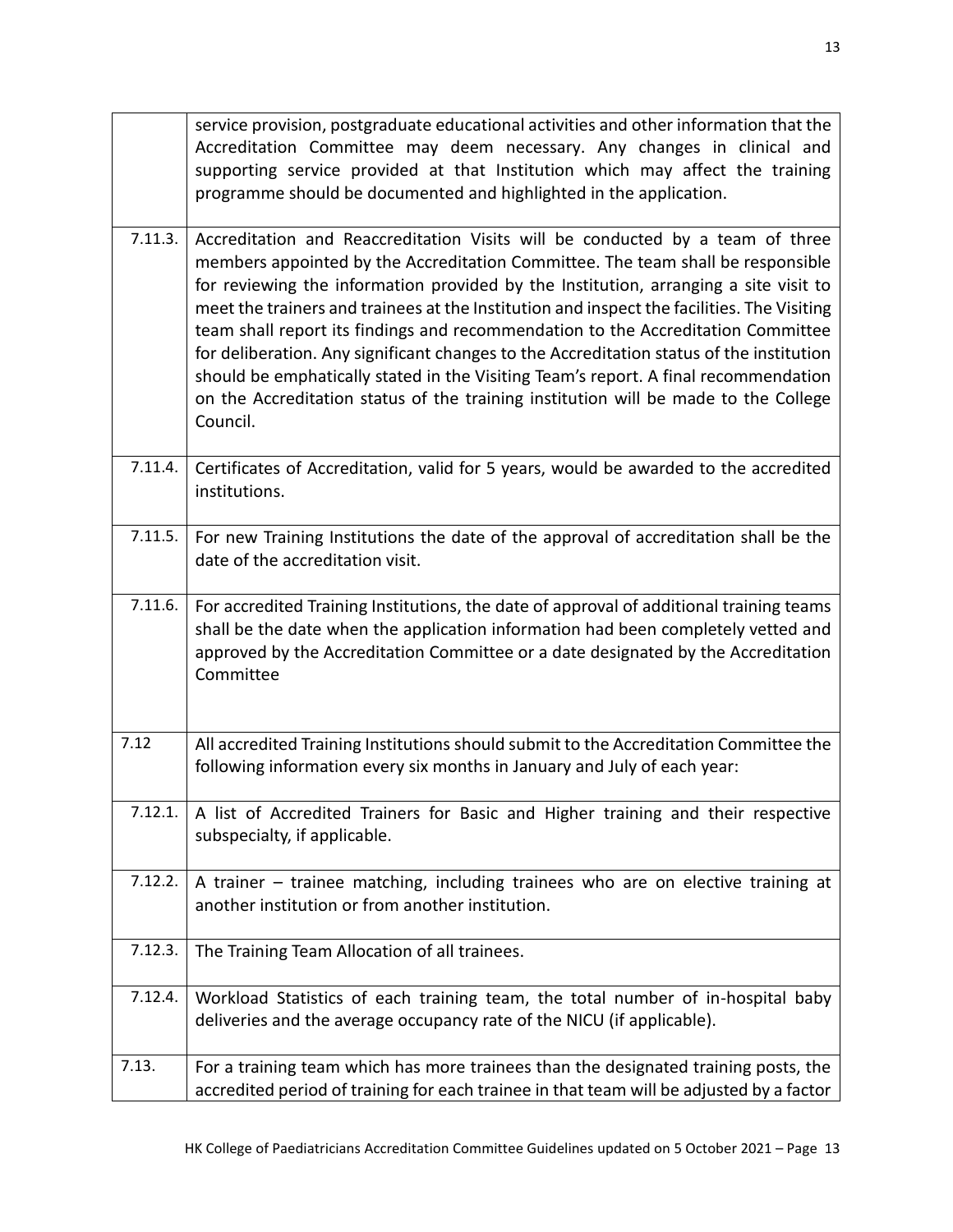|         | of the number of available training posts to the actual number of trainees in the team<br>during that period. This will apply to all trainees in the team except trainees from<br>another specialty (e.g. family medicine).                                                                                                                                                                                                                                                                                                                                                                                                                                                                                                                                                                      |
|---------|--------------------------------------------------------------------------------------------------------------------------------------------------------------------------------------------------------------------------------------------------------------------------------------------------------------------------------------------------------------------------------------------------------------------------------------------------------------------------------------------------------------------------------------------------------------------------------------------------------------------------------------------------------------------------------------------------------------------------------------------------------------------------------------------------|
| 7.14.   | Training Teams at Other Local non-Paediatrics Institutions not administered by the<br>HK College of Paediatricians                                                                                                                                                                                                                                                                                                                                                                                                                                                                                                                                                                                                                                                                               |
| 7.14.1. | Details are set out in section 9.                                                                                                                                                                                                                                                                                                                                                                                                                                                                                                                                                                                                                                                                                                                                                                |
| 8.      | <b>Training at Overseas Institutions</b>                                                                                                                                                                                                                                                                                                                                                                                                                                                                                                                                                                                                                                                                                                                                                         |
| 8.1.    | Training at overseas institutions obtained before a trainee becomes an Associate<br>Member (for Basic Training) or Member (for Higher Training) should be<br>retrospectively accredited before it can be counted toward the trainee's training<br>experience. Application has to be made with the Accreditation Committee (see<br>section 11 "Retrospective Accreditation").                                                                                                                                                                                                                                                                                                                                                                                                                     |
| 8.2.    | Trainees who wish to undergo Basic or Higher Training at overseas institutions should<br>apply prospectively to the Accreditation Committee at least 3 months before the<br>commencement of the overseas training.                                                                                                                                                                                                                                                                                                                                                                                                                                                                                                                                                                               |
| 8.3.    | Application should be submitted with the following documents                                                                                                                                                                                                                                                                                                                                                                                                                                                                                                                                                                                                                                                                                                                                     |
| 8.3.1   | An Application letter by the trainee stating the period of overseas training, the name<br>and the country of the overseas institution, the training area (General Paediatrics,<br>Neonatology or other subspecialties) and the name of the Training Supervisor or<br>Trainer at that institution. The trainee should also provide background information<br>of the institution and whether the institution is an accredited training facility at its<br>country.                                                                                                                                                                                                                                                                                                                                 |
| 8.3.2.  | A training programme listing the training activities.                                                                                                                                                                                                                                                                                                                                                                                                                                                                                                                                                                                                                                                                                                                                            |
| 8.3.3.  | The Acceptance letter from the overseas institution.                                                                                                                                                                                                                                                                                                                                                                                                                                                                                                                                                                                                                                                                                                                                             |
| 8.3.4.  | A recommendation letter from the Training Supervisor or the Department Head /<br>Chief of Service of the trainee's own institution in Hong Kong to support the<br>application.                                                                                                                                                                                                                                                                                                                                                                                                                                                                                                                                                                                                                   |
| 8.4.    | Application will usually be considered only when the necessary information in section<br>8.3 is provided. However, in the exceptional situation when some of the information<br>cannot be provided (e.g. a definitive list of training activities), the Accreditation<br>Committee may, at its own discretion, allow the missing information to be provided<br>after the training has commenced. The trainee will have to explain why the<br>information is not available beforehand, and the information should be submitted no<br>later than 3 months after the training is completed. Absence of a valid reason for<br>incomplete information or failure to provide the required information before the<br>deadline will result in the overseas training to be subjected to the retrospective |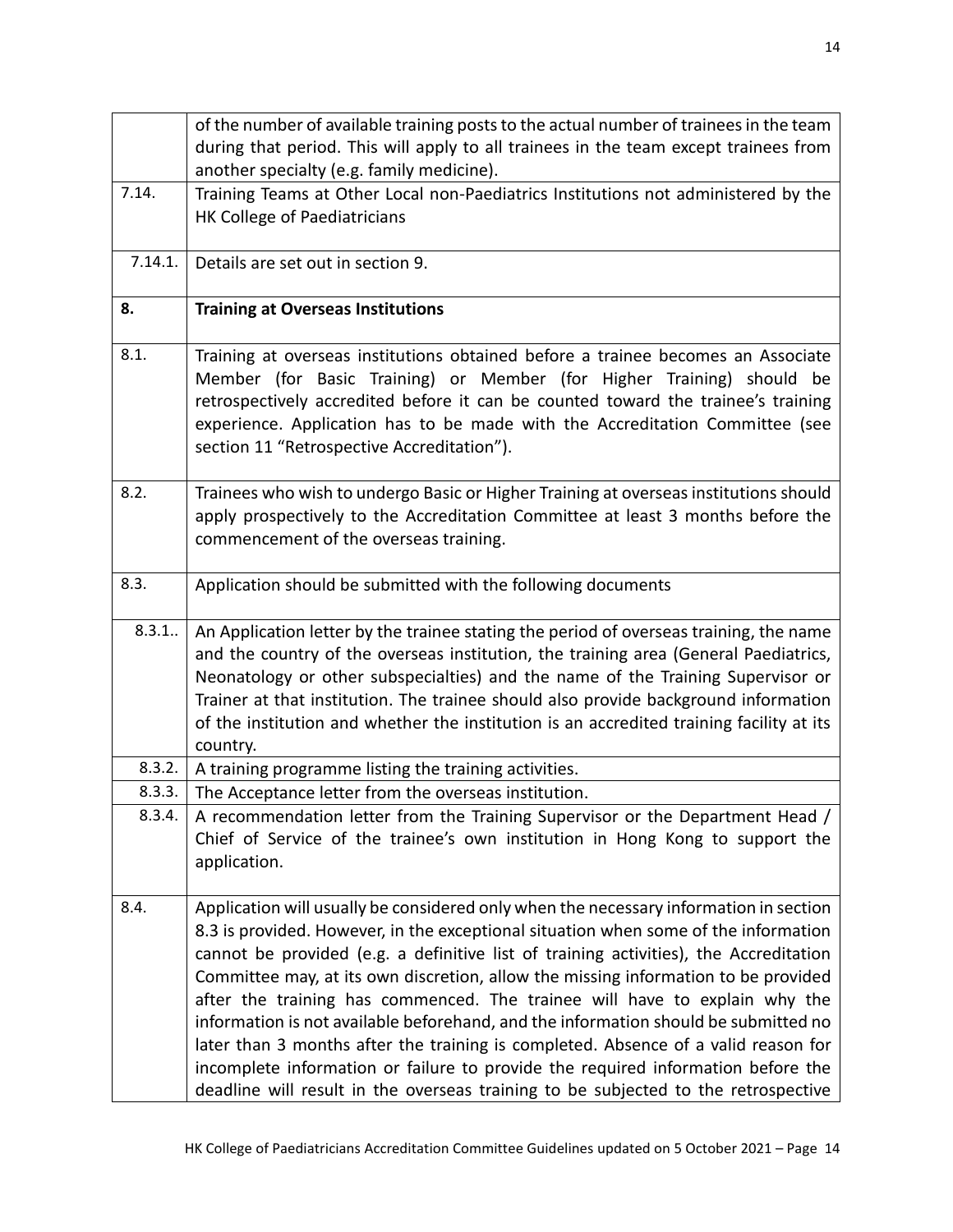|        | accreditation procedure and will incur an administrative fee, currently set at HKD<br>2000 (effective 1 January 2004).                                                                                                                                                                                                                                                                                                                                                                                                                     |
|--------|--------------------------------------------------------------------------------------------------------------------------------------------------------------------------------------------------------------------------------------------------------------------------------------------------------------------------------------------------------------------------------------------------------------------------------------------------------------------------------------------------------------------------------------------|
| 8.5.   | Overseas training should be uninterrupted. Any interruption should be vetted by the<br>Accreditation Committee and approved by the College (see section on "Training<br>Interruption".                                                                                                                                                                                                                                                                                                                                                     |
| 8.6.   | The maximum duration of overseas clinical training that does not involve direct<br>patient care or on-call duties is limited to 3 months (effective from January 2015).                                                                                                                                                                                                                                                                                                                                                                    |
| 8.7.   | Full time medical research training at an overseas institution leading to a child health<br>related master or doctorate degree or other defined outcomes of equivalent level<br>can be accredited up to a period of 6 months toward the 12-month paediatric<br>specialty training in the $3$ – year higher training programme (see section 6.3.3)                                                                                                                                                                                          |
| 8.8.   | The Accreditation Committee will grant a Preliminary Approval of the overseas<br>training application if it considers the proposal to be appropriate and is satisfied with<br>the information provided. The preliminary approval should be obtained before a<br>trainee embarks on overseas training or else the trainee may risk the whole period<br>of overseas training not being recognized for specialist training. The letter of<br>Preliminary Approval will be issued by the Honorary Secretary of the Accreditation<br>Committee. |
| 8.9.   | After the overseas training is completed, a trainee should submit the following<br>information within 3 months to the Accreditation Committee to obtain final approval<br>by the College                                                                                                                                                                                                                                                                                                                                                   |
| 8.9.1. | An Application letter for final approval.                                                                                                                                                                                                                                                                                                                                                                                                                                                                                                  |
| 8.9.2. | A Training Report written by the applicant, including the final training programme in<br>full and the duty roster.                                                                                                                                                                                                                                                                                                                                                                                                                         |
| 8.9.3. | Training summary and log sheet signed and certified by the overseas trainer or<br>training supervisor.                                                                                                                                                                                                                                                                                                                                                                                                                                     |
| 8.9.4. | Summary of projects and publications during the training period.                                                                                                                                                                                                                                                                                                                                                                                                                                                                           |
| 8.9.5. | A declaration by the trainee that all information submitted is true and accurate.                                                                                                                                                                                                                                                                                                                                                                                                                                                          |
| 8.9.6. | A letter from the Training Supervisor of the trainee's parent institution evaluating and<br>recommending the overseas training for accreditation.                                                                                                                                                                                                                                                                                                                                                                                          |
| 8.10.  | The Accreditation Committee may correspond directly with the overseas Trainer /<br>Training Supervisor / Institution for confirmation of the information provided by the                                                                                                                                                                                                                                                                                                                                                                   |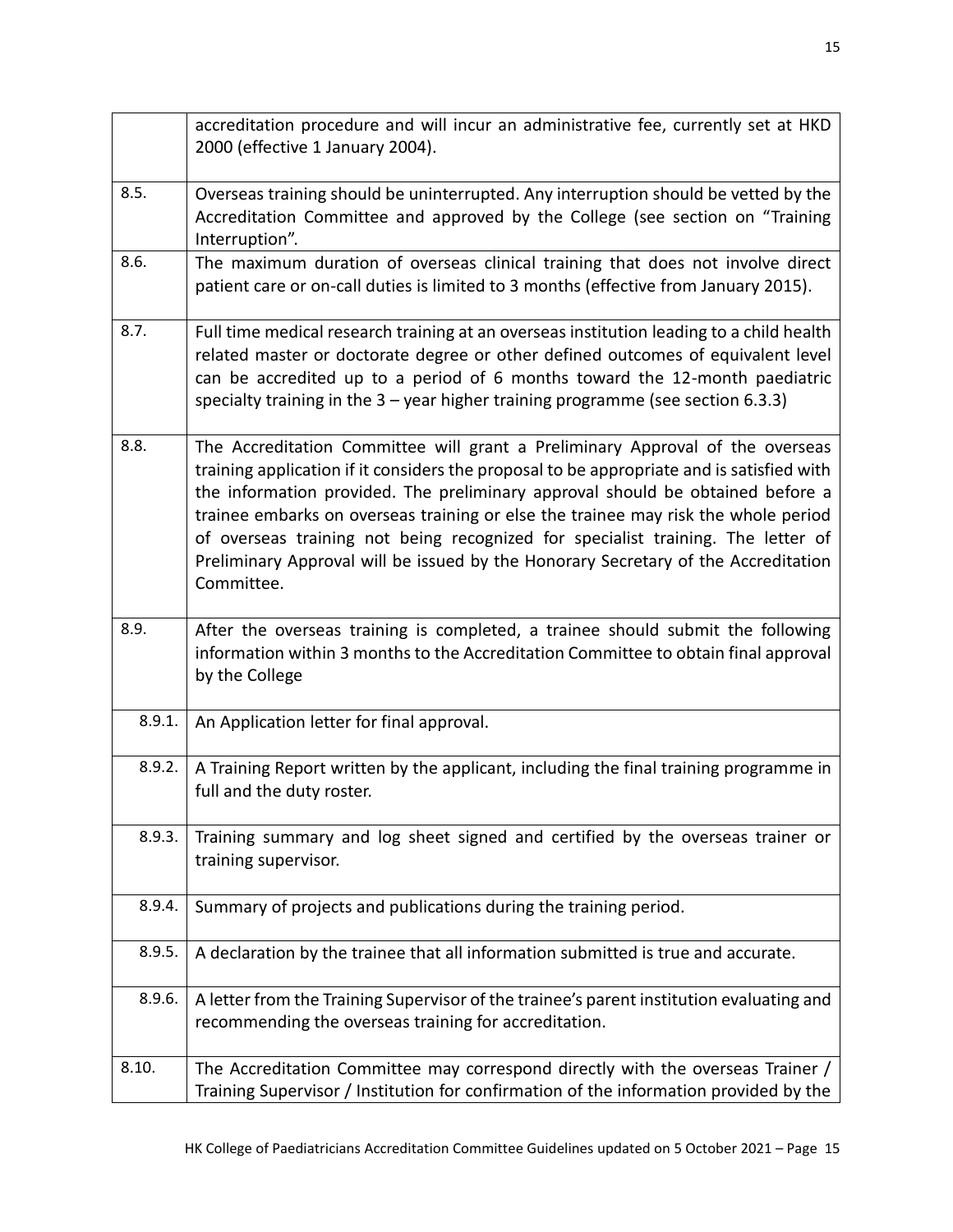|        | trainee or to obtain additional information.                                                                                                                                                                                                                                                                                                                                                           |
|--------|--------------------------------------------------------------------------------------------------------------------------------------------------------------------------------------------------------------------------------------------------------------------------------------------------------------------------------------------------------------------------------------------------------|
| 8.11.  | The College will issue a Letter of Accreditation, upon endorsing the recommendation<br>of the Accreditation Committee, to the trainee as the final approval of the training at<br>the overseas institution if it considers the overseas training to be appropriate and is<br>satisfied with the information provided. The letter is issued by the Honorary<br>Secretary of the College.                |
| 9.     | Training in Child-Health related specialties at a local non-paediatric training<br>institution.                                                                                                                                                                                                                                                                                                        |
| 9.1.   | Training in Child-Health related specialties at local non-paediatric training institutions<br>is permissible for a maximum of 6 months during Basic Training (see section 5.4.2.).<br>Another training period of 6 months is also allowed during Higher Training (section<br>6.3.2.). Approval from the Accreditation Committee is required before a trainee<br>embarks on such training.              |
| 9.2.   | Trainees who wish to undergo Basic or Higher training in child-health related<br>specialties at a local non-paediatric training institution should apply prospectively to<br>the Accreditation Committee at least 3 months before the commencement of the<br>elective training.                                                                                                                        |
| 9.3.   | In the case of training undertaken at a non-paediatric institution that provide service<br>and training in adult specialties, the trainer and the trainee should ensure as much<br>as possible that not less than 20% of the workload is on children under the age of 18<br>years. Justification should be made if this could not be achieved.                                                         |
| 9.4.   | Application should be submitted with the following documents:                                                                                                                                                                                                                                                                                                                                          |
| 9.4.1. | An Application Letter by the trainee stating the period of elective training, the name<br>of the institution, the specialty training area and the name of the Trainer / Training<br>Supervisor at that institution. The trainee should also provide the background<br>information of the institution and whether the institution is an accredited training<br>facility of that specialty in Hong Kong. |
| 9.4.2. | A training programme.                                                                                                                                                                                                                                                                                                                                                                                  |
| 9.4.3. | The Acceptance Letter from the local institution.                                                                                                                                                                                                                                                                                                                                                      |
| 9.4.4. | The curriculum vitae of the trainer (or training supervisor) at the training institution<br>under application                                                                                                                                                                                                                                                                                          |
| 9.4.5. | A Recommendation Letter from the Training Supervisor or the Department Head /                                                                                                                                                                                                                                                                                                                          |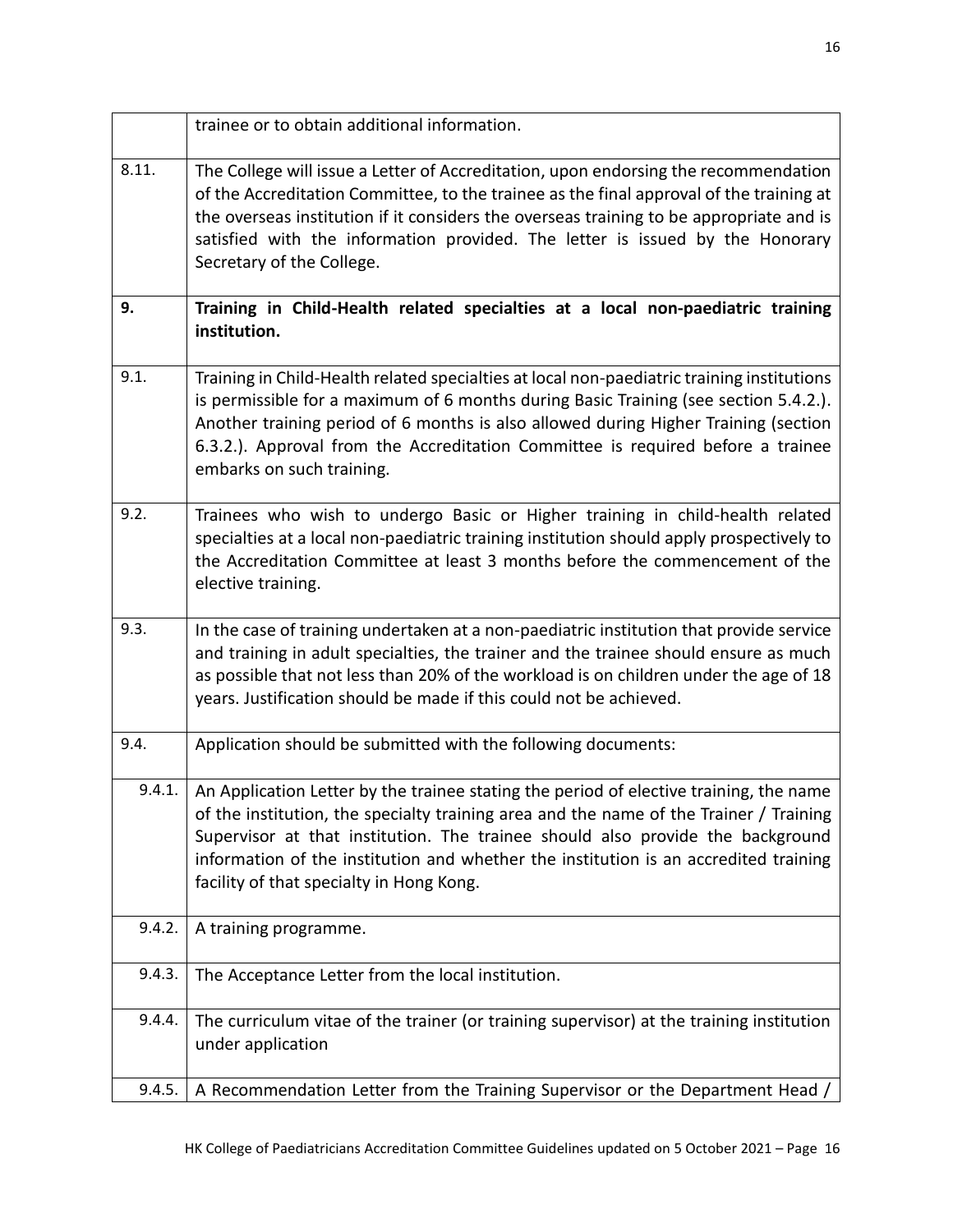|        | Chief of Service of the trainee's own institution supporting the application.                                                                                                                                                                                                                                                                                                                             |
|--------|-----------------------------------------------------------------------------------------------------------------------------------------------------------------------------------------------------------------------------------------------------------------------------------------------------------------------------------------------------------------------------------------------------------|
| 9.5.   | An application will usually be considered only when all the necessary information is<br>provided.                                                                                                                                                                                                                                                                                                         |
| 9.6.   | The Accreditation Committee will grant a Preliminary Approval of the training if it<br>considers the training proposal to be appropriate and is satisfied with the information<br>provided. The preliminary approval should be obtained before a trainee embarks on<br>this child-health related training or else the trainee may risk the whole period of<br>training not being recognized for training. |
| 9.7.   | After the training has been completed, a trainee should submit the following<br>information within 3 months to the Accreditation Committee to obtain a final<br>approval from the College.                                                                                                                                                                                                                |
| 9.7.1. | An Application Letter for final approval.                                                                                                                                                                                                                                                                                                                                                                 |
| 9.7.2. | A Training report written by the applicant, including the final training programme in<br>full and the duty roster.                                                                                                                                                                                                                                                                                        |
| 9.7.3. | Training summary and log sheet signed and certified by the trainer or the training<br>supervisor at the non-paediatric institution of the period.                                                                                                                                                                                                                                                         |
| 9.7.4. | Summary of projects and publications during the training period.                                                                                                                                                                                                                                                                                                                                          |
| 9.7.5. | A declaration by the trainee that all information submitted is true and accurate.                                                                                                                                                                                                                                                                                                                         |
| 9.7.6. | A letter from the Training Supervisor of the trainee's parent institution evaluating and<br>recommending the child-health related training toward accreditation.                                                                                                                                                                                                                                          |
| 9.8.   | The Accreditation Committee may correspond directly with the Trainer, Training<br>Supervisor or the Training Institution for confirmation of the information provided by<br>the trainee or for additional information.                                                                                                                                                                                    |
| 9.9.   | The College will issue a Letter of Accreditation to the trainee as the final approval of<br>the training at the non-paediatric training institution if it considers the training to be<br>appropriate and is satisfied with the information provided. The letter is issued by the<br>Honorary Secretary of the College.                                                                                   |
| 10.    | Accreditation of Trainers in General Paediatrics at Local Training Institutions                                                                                                                                                                                                                                                                                                                           |
| 10.1.  | Application for trainer status can be made to the Accreditation Committee upon the<br>recommendation and endorsement by the Department Head / Chief of Service or                                                                                                                                                                                                                                         |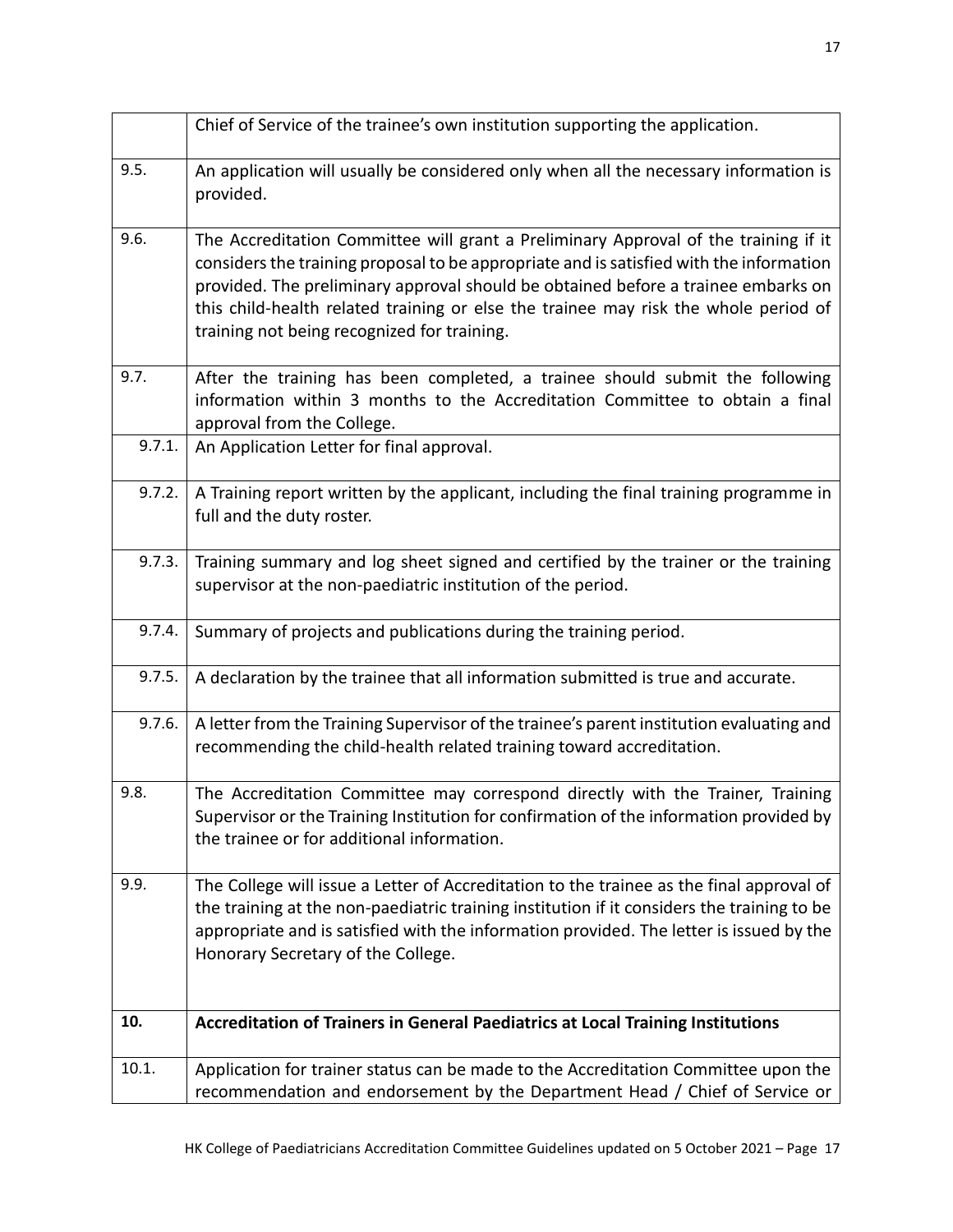|         | Training Supervisors of a training institution. The curriculum vitae of trainer<br>applicants together with their indicated subspecialty interest should be submitted for<br>consideration.                                                                                                                                                            |
|---------|--------------------------------------------------------------------------------------------------------------------------------------------------------------------------------------------------------------------------------------------------------------------------------------------------------------------------------------------------------|
| 10.2.   | A trainer must normally be a Fellow of the College and should be practicing in a<br>College accredited training institution. Trainers who are not Fellows should have<br>approval from the College Council. Special recognition may be given on an individual<br>basis.                                                                                |
| 10.3.   | For trainers in General Paediatrics more than 50% of their duties should be spent in<br>General Paediatrics, except the following:                                                                                                                                                                                                                     |
| 10.3.1. | Trainers providing Community Paediatrics Training at MCH and CAC                                                                                                                                                                                                                                                                                       |
| 10.3.2. | Trainers of established subspecialties who provide training to a Higher trainee in the<br>Overlap Year                                                                                                                                                                                                                                                 |
| 10.3.3. | Accredited trainers in established subspecialties who provide training to Basic and<br>Higher trainees under the Expanded trainer status (see section 10.9).                                                                                                                                                                                           |
| 10.3.4. | Trainers of subspecialty teams that are accredited for the purpose of General                                                                                                                                                                                                                                                                          |
|         | Paediatrics Training. (e.g. Cardiology, PICU, Nephrology, Haematology & Oncology)                                                                                                                                                                                                                                                                      |
| 10.4.   | Trainer Certificates will be issued to all approved trainers by the College every five<br>years                                                                                                                                                                                                                                                        |
| 10.5.   | From 16 March 2004 onwards any Fellow who has no more than 3 years of post-<br>fellowship clinical experience in an accredited training institution can apply to be a<br>Basic trainer. A Fellow who has more than 3 years of full time post-fellowship clinical<br>experience in an accredited training institution can apply to be a Higher trainer. |
| 10.6.   | As at 16 March 2004, all existing College appointed trainers are qualified as trainers<br>in both the Basic and Higher training programme. (Grandfathering clause).                                                                                                                                                                                    |
| 10.7.   | Fellows under part-time employment are only permitted to become a part-time<br>trainer under special circumstances, e.g., for the transference of special skills. Part-<br>time trainers can only sign the training record pertaining to the particular skill<br>involved.                                                                             |
| 10.8.   | A Trainer under full-time employment but splits time between two Training<br>Institutions is permitted to provide training to trainees at both institutions.                                                                                                                                                                                           |
| 10.9.   | In the exceptional circumstance of trainer shortage, a Training Institution may<br>prospectively apply for an expanded trainer status for its Subspecialty Trainers. The<br>expanded status allows the Subspecialty Trainer to simultaneously supervise one<br>General Trainee in Basic or Higher training and one Subspecialty Trainee. The           |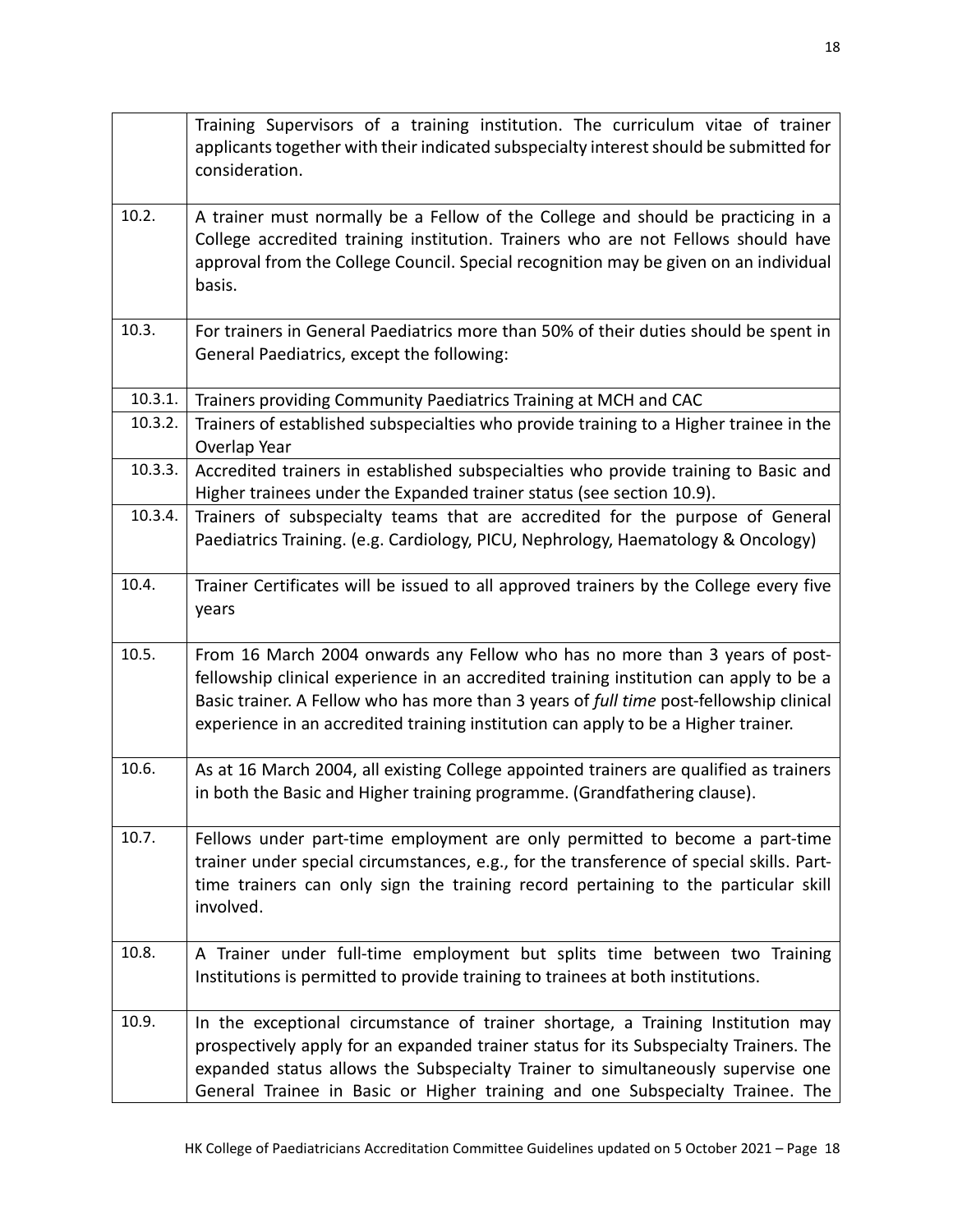|         | application for each Subspecialty trainer should be submitted to the Committee for<br>Subspecialty Boards for processing. Duration of up to one year of expanded status<br>may be approved per application for each trainer. (see section 7.10.5)                                             |
|---------|-----------------------------------------------------------------------------------------------------------------------------------------------------------------------------------------------------------------------------------------------------------------------------------------------|
| 11.     | Application for Retrospective Accreditation of Training in General Paediatrics                                                                                                                                                                                                                |
| 11.1.   | Retrospective accreditation can be applied for training experience obtained before a<br>trainee becomes an Associate Member or Member of the College (see sections 3.2<br>and $3.4$ )                                                                                                         |
| 11.2.   | Application can only be submitted by an Associate Member or Member of the<br>College who has paid all subscriptions.                                                                                                                                                                          |
| 11.3.   | The applicant should apply in writing to the College for retrospective accreditation<br>of their previous training experience. The following documents and information<br>should be provided in the application:                                                                              |
| 11.3.1. | Application<br>Form<br>(available<br>completed<br>A<br>at<br>http://www.paediatrician.org.hk/index.php?option=com docman&task=doc view<br><u>&amp;gid=1675&amp;Itemid=66</u> ) listing the training under application and stating the reason<br>for applying for retrospective accreditation. |
| 11.3.2. | A description of the training written by the trainee.                                                                                                                                                                                                                                         |
| 11.3.3. | Signed certification from the previous trainers (using the appendix of the application<br>form as a reference)                                                                                                                                                                                |
| 11.3.4. | Certified true copies of all official training records (e.g. e-Portfolio, training appraisal<br>forms)                                                                                                                                                                                        |
| 11.3.5. | Copies of diplomas or certificates of any qualifications obtained or training<br>completed during the period under application e.g. MRCPCH, PALS, NRP etc.                                                                                                                                    |
| 11.3.6. | Any other documents that will support the application                                                                                                                                                                                                                                         |
| 11.4.   | The applicant should provide the names and correspondence addresses of two<br>previous trainers as referees. The College will contact the referees for confirmation<br>of the information provided by the applicant or for further information.                                               |
| 11.5.   | The application should be endorsed by the Training Supervisor or Department Head<br>/ Chief of Service of the trainees present training institution. All copies of records and                                                                                                                |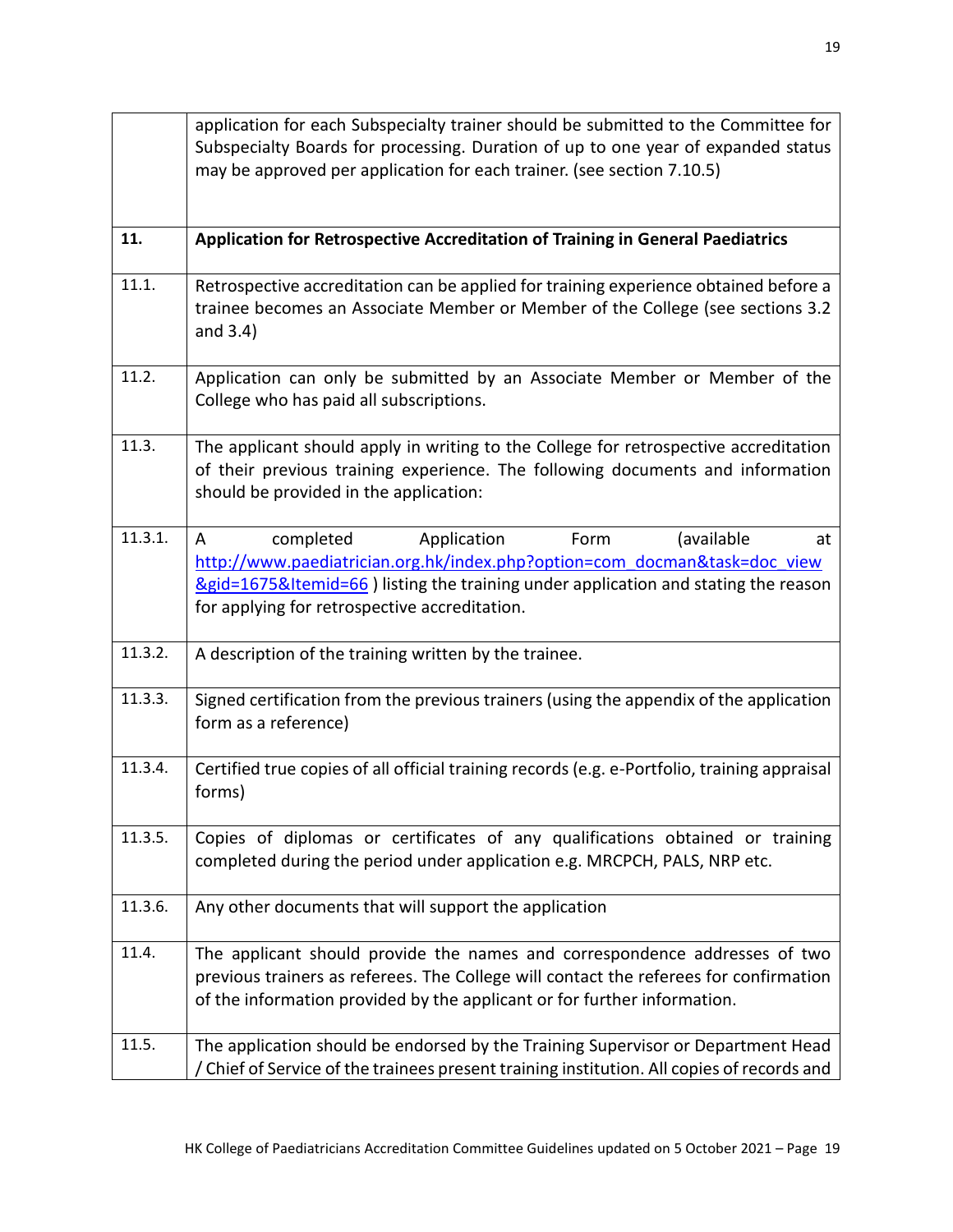|        | certificates should also be certified by the Training Supervisor or the Department<br>Head/ Chief of Service.                                                                                                                                                                                                                                                                                                                                                                                       |
|--------|-----------------------------------------------------------------------------------------------------------------------------------------------------------------------------------------------------------------------------------------------------------------------------------------------------------------------------------------------------------------------------------------------------------------------------------------------------------------------------------------------------|
| 11.6.  | An administrative fee shall be paid by the applicant before the application will be<br>processed. At present the fee is set at HKD 10,000.                                                                                                                                                                                                                                                                                                                                                          |
| 12.    | <b>Application for Training Interruption</b>                                                                                                                                                                                                                                                                                                                                                                                                                                                        |
| 12.1.  | Basic and Higher Paediatric Training should be continuous. Interruption of Basic or<br>Higher Training should be justified with a valid and compelling reason (e.g. maternity<br>leave, sick leave).                                                                                                                                                                                                                                                                                                |
| 12.2.  | Interruption during the 6 years of Basic and Higher Training should normally be less<br>than two years in total, one year during Basic Training and one year during Higher<br>Training.                                                                                                                                                                                                                                                                                                             |
| 12.3.  | The trainee should clearly express the intention to resume training after the<br>interruption.                                                                                                                                                                                                                                                                                                                                                                                                      |
| 12.4.  | During the 3-year Basic Training or 3-year Higher Training a maximum interruption of<br>12 weeks (84 calendar days) will be allowed without the need to extend the training.<br>All sick leaves taken during the 3-year period will also be counted into the total<br>interruption. If the total duration of all sick leaves and approved interruptions<br>exceeds 12 weeks (84 days), the training period of the trainee will be extended by<br>the number of days exceeding the 84-day allowance. |
| 12.5.  | Vacation leaves and study leaves are not counted as interruptions.                                                                                                                                                                                                                                                                                                                                                                                                                                  |
| 12.6.  | A trainee should fulfil all training requirements stipulated in section 5 (Basic Training)<br>and section 6 (Higher Training) in this guideline regardless of any interruption.                                                                                                                                                                                                                                                                                                                     |
| 12.7.  | When a trainee applies for Membership or Exit Assessment, the application should<br>be accompanied by a declaration regarding any training interruption during Basic and<br>Higher Training.                                                                                                                                                                                                                                                                                                        |
| 12.8.  | All regulations on training interruption laid down by the Academy (including the<br>Grandfather clause by-law 16) should be observed.                                                                                                                                                                                                                                                                                                                                                               |
| 12.9.  | The final decision of any interruption in training is at the discretion of the College<br>Council.                                                                                                                                                                                                                                                                                                                                                                                                  |
| 12.10. | A trainee wishing to apply for training interruption should submit a completed<br>Application<br>(available<br>Form<br>at<br>http://www.paediatrician.org.hk/index.php?option=com_docman&task=doc_view                                                                                                                                                                                                                                                                                              |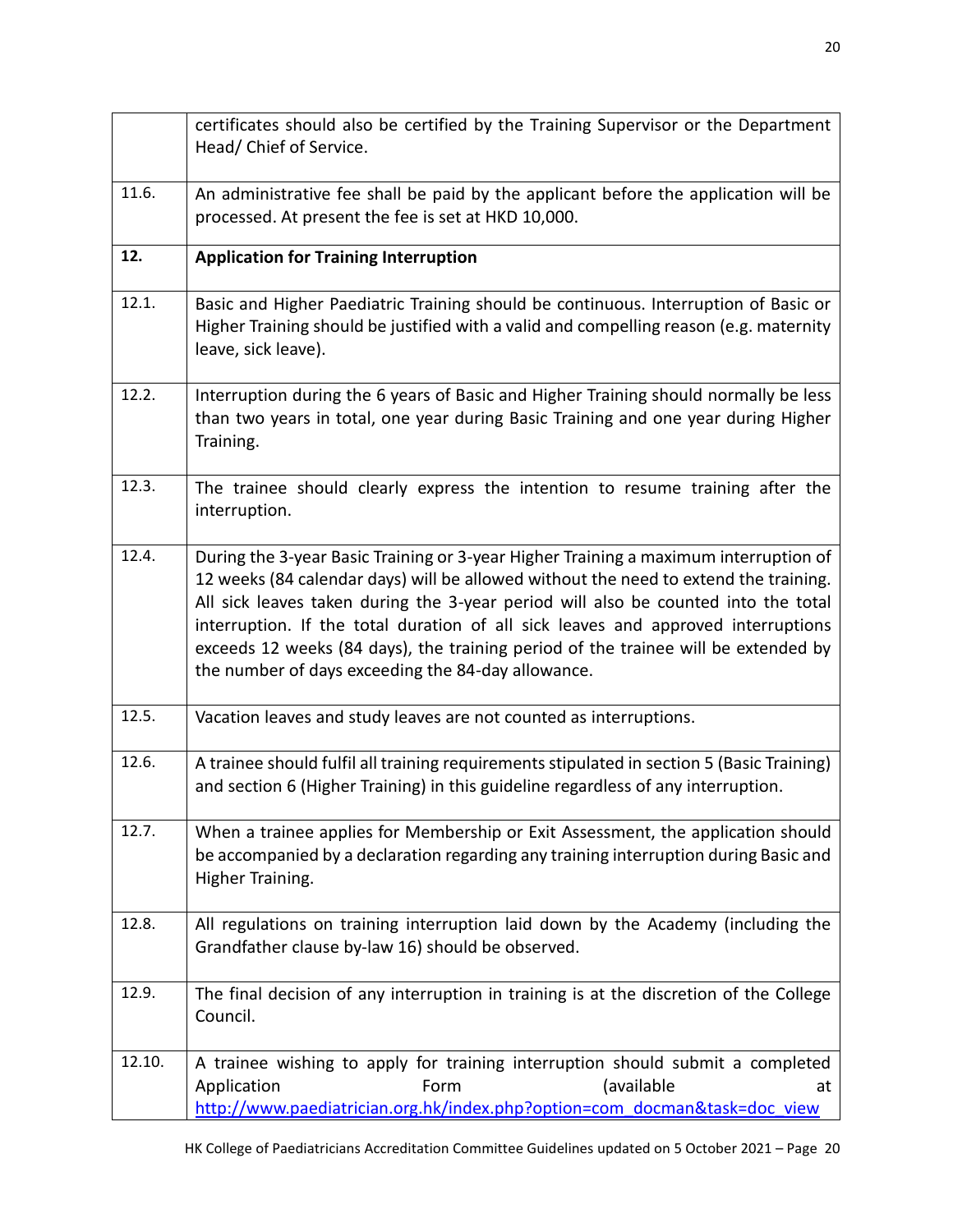|          | 8gid=1626&Itemid=66) together with all supporting documents to the Accreditation       |
|----------|----------------------------------------------------------------------------------------|
|          | Committee. The application should be made prospectively if feasible or at the earliest |
|          | opportunity possible.                                                                  |
| 13.      | Appendix - Recognized overseas higher qualifications                                   |
| 13.1.1.  | Diplomate of the American Board of Pediatrics - DAB Paed                               |
| 13.1.2.  | Fellow of the Royal Australasian College of Physicians - FRACP                         |
| 13.1.3.  | Fellow of the Royal College of Physicians (Canada) - FRCP (Canada)                     |
| 13.1.4.  | Fellow of the Royal College of Physicians (Edinburgh) - FRCP (Edin)                    |
| 13.1.5.  | Fellow of the Royal College of Physicians (Glasgow) - FRCP (Glas)                      |
| 13.1.6.  | Fellow of the Royal College of Physicians (Ireland) – FRCP (Ire)                       |
| 13.1.7.  | Fellow of the Royal College of Physicians (London) - FRCP (Lond)                       |
| 13.1.8.  | Member of the Royal College of Physicians (Edinburgh) - MRCP (Edin)                    |
| 13.1.9.  | Member of the Royal College of Physicians (Glasgow) - MRCP (Glas)                      |
| 13.1.10. | Member of the Royal College of Physicians (Ireland) - MRCP (Ire)                       |
| 13.1.11. | Member of the Royal College of Physicians (London) – MRCP (Lond)                       |
| 13.1.12. | Master of Medicine (Paediatrics) (Singapore) - MMed(Paed)(Singapore)                   |
| 13.1.13. | Fellow of the Royal College of Paediatrics and Child Health - FRCPCH                   |
| 13.1.14. | Member of the Royal College of Paediatrics and Child Health - MRCPCH                   |